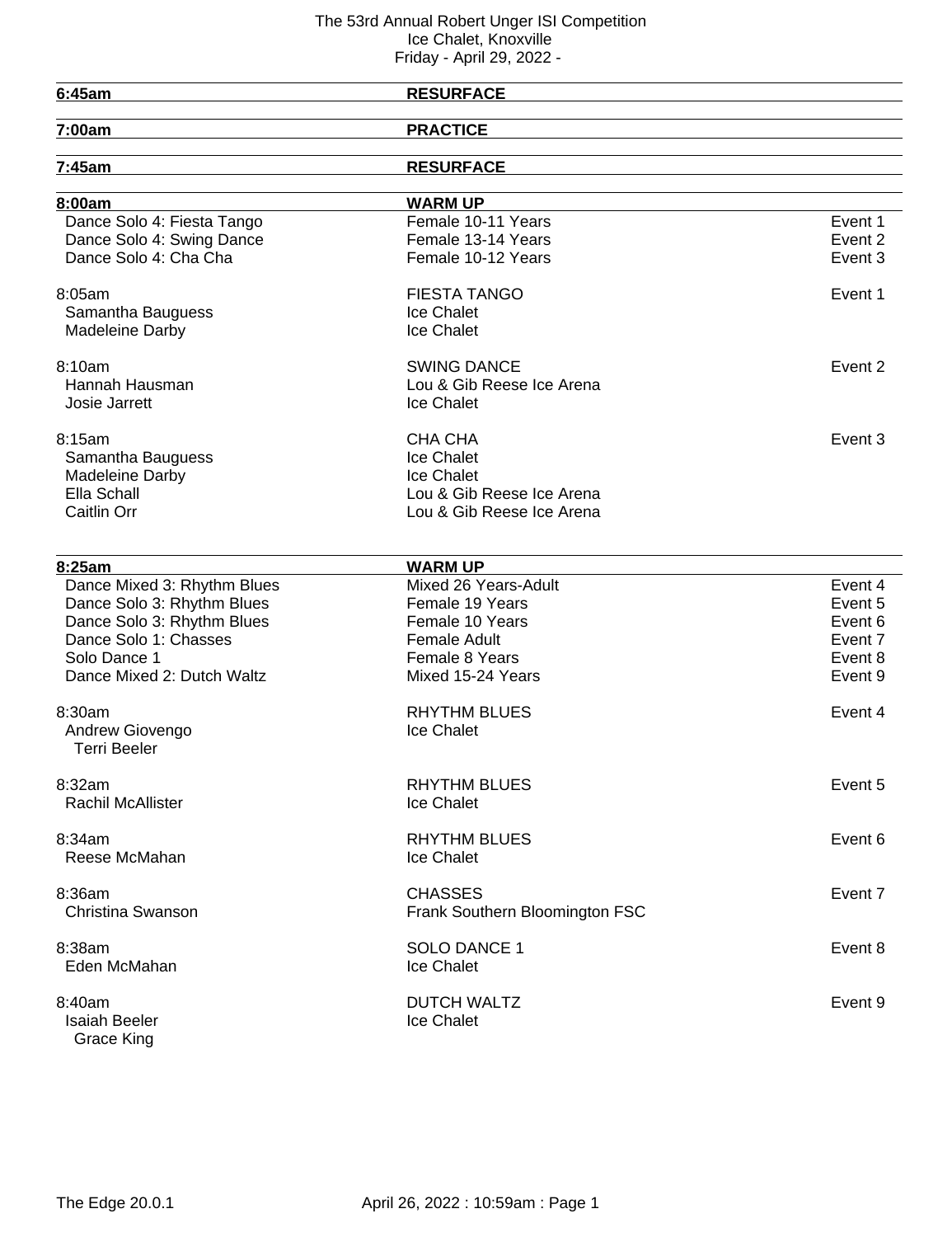| 8:42am                                      | <b>WARM UP</b>                      |          |
|---------------------------------------------|-------------------------------------|----------|
| Dance Solo 3: Canasta Tango                 | Female 10-13 Years                  | Event 10 |
| Dance Solo 3: Canasta Tango                 | Mixed 15-19 Years                   | Event 11 |
| Dance Mixed 3: Canasta Tango                | Mixed 26 Years-Adult                | Event 12 |
| Dance Solo 5: Hickory Hoedown               | <b>Female Adult</b>                 | Event 13 |
| Dance Solo 5: Hickory Hoedown               | Female 14 Years                     | Event 14 |
|                                             |                                     |          |
| 8:47am                                      | <b>CANASTA TANGO</b>                | Event 10 |
| Reese McMahan                               | Ice Chalet                          |          |
| Caitlin Orr                                 | Lou & Gib Reese Ice Arena           |          |
| Alexandra Amyx                              | Lou & Gib Reese Ice Arena           |          |
| <b>Maddison Ragle</b>                       | Ice Chalet                          |          |
| 8:55am                                      | <b>CANASTA TANGO</b>                | Event 11 |
| <b>Isaiah Beeler</b>                        | Ice Chalet                          |          |
| <b>Rachil McAllister</b>                    | Ice Chalet                          |          |
|                                             |                                     |          |
| 8:59am                                      | <b>CANASTA TANGO</b>                | Event 12 |
| Andrew Giovengo                             | Ice Chalet                          |          |
| <b>Terri Beeler</b>                         |                                     |          |
| 9:01am                                      | <b>HICKORY HOEDOWN</b>              | Event 13 |
| Jean Paradise                               | Huntsville Skating School           |          |
|                                             |                                     |          |
| 9:03am                                      | <b>HICKORY HOEDOWN</b>              | Event 14 |
| Lillyanna Jacklet                           | Ice Chalet                          |          |
|                                             |                                     |          |
| 9:06am                                      | <b>WARM UP</b>                      |          |
| Dance Solo 2: Dutch Waltz                   | Female 10-11 Years                  | Event 15 |
| Dance Solo 2: Dutch Waltz                   | Mixed 24 Years-Adult                | Event 16 |
| 9:11am                                      | <b>DUTCH WALTZ</b>                  | Event 15 |
| <b>Mairen Stiefel</b>                       | Ice Chalet                          |          |
| Samantha Rieger                             | Ice Chalet                          |          |
| 9:15am                                      | <b>DUTCH WALTZ</b>                  | Event 16 |
|                                             |                                     |          |
| Grace King                                  | Ice Chalet                          |          |
| Dan Moore                                   | <b>Huntsville Skating School</b>    |          |
| Helen Sylvester                             | Huntsville Skating School           |          |
|                                             |                                     |          |
| 9:21am<br>Dance Mixed 10: Westminster Waltz | <b>WARM UP</b><br>Mixed 15-18 Years | Event 17 |
|                                             | Mixed 16-17 Years                   | Event 18 |
| Dance Solo 7: Tango                         |                                     |          |
| Dance Solo 5: Willow Waltz                  | Female 14 Years                     | Event 19 |
| Dance Solo 7: Rocker Foxtrot                | Mixed 16-17 Years                   | Event 20 |
| 9:26am                                      | <b>WESTMINSTER WALTZ</b>            | Event 17 |
| Altair Zentgraf                             | Ice Chalet                          |          |
| <b>Bonnie Dudley</b>                        |                                     |          |
|                                             |                                     |          |
| 9:29am                                      | <b>TANGO</b>                        | Event 18 |
| Noah Hausman                                | Lou & Gib Reese Ice Arena           |          |
| Kenadi Scarberry                            | Lou & Gib Reese Ice Arena           |          |
| 9:35am                                      | <b>WILLOW WALTZ</b>                 | Event 19 |
| Lillyanna Jacklet                           | Ice Chalet                          |          |
|                                             |                                     |          |
|                                             |                                     |          |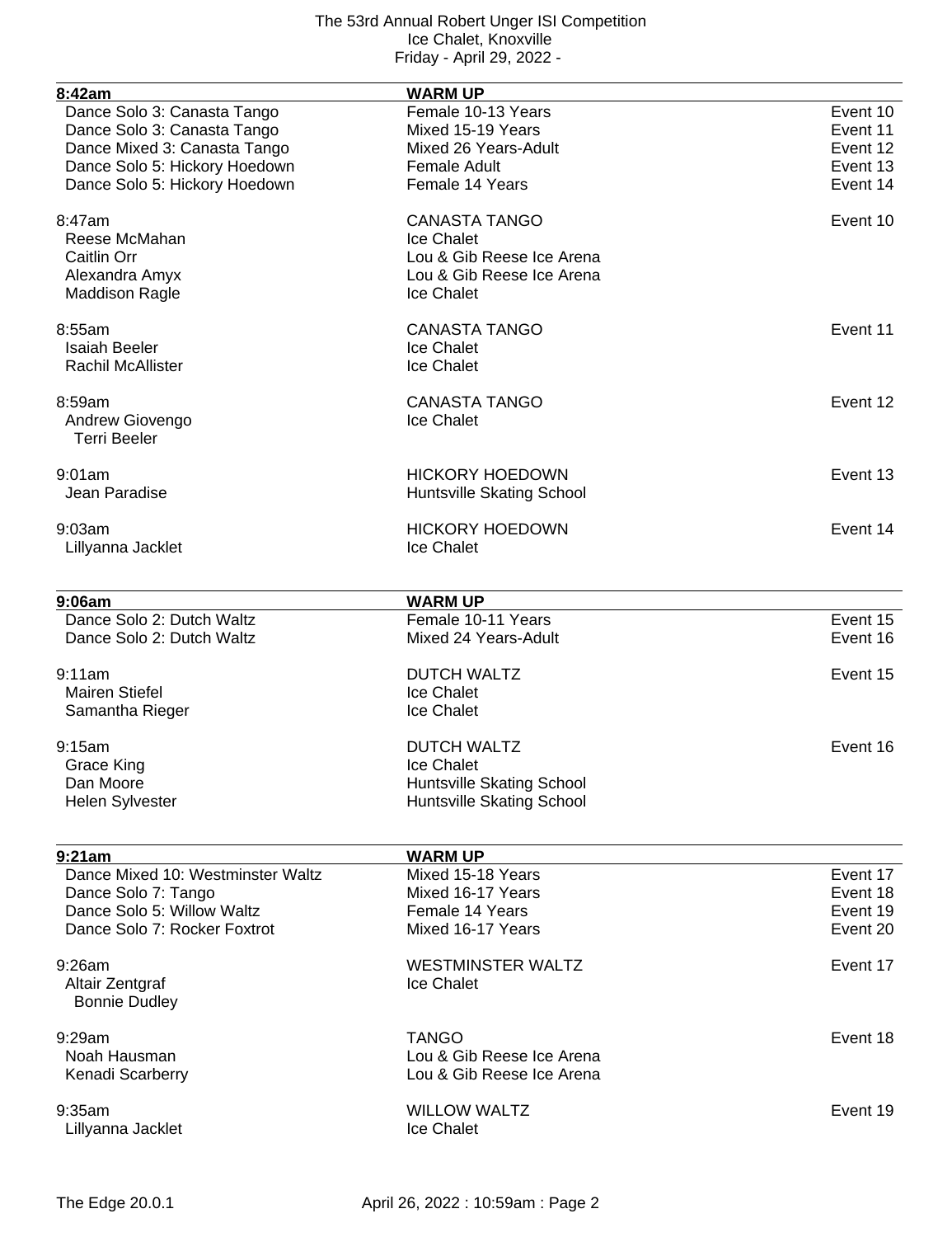9:37am **Event 20** ROCKER FOXTROT Lou & Gib Reese Ice Arena Ice Chalet Lou & Gib Reese Ice Arena

# **9:46am**<br> **Dance Solo 10: Argentine Tango**<br> **WARM UP**<br>
Male 15 Years Dance Solo 10: Argentine Tango Male 15 Years Constanting Solo 10: Argentine Tango Male 15 Years Constanting Solomon Event 21 Constanting Solomon Event 22 Open Solo FD Platinum The Content of Temale 19 Years Content of Temale 19 Years From The Content 22 Content 23<br>Copen Solo FD Gold The Content 23 Open Solo FD Gold eration of the set of the set of the ARGENTINE TANGO ARGENESS AND THE SECTION ARGENTINE TANGO Altair Zentgraf **Ice Chalet**

| 9:54am<br>Kaitlyn Nash                              | OPEN SOLO FD PLATINUM<br>Lou & Gib Reese Ice Arena                          | Event 22 |
|-----------------------------------------------------|-----------------------------------------------------------------------------|----------|
| 9:57am<br>Kenadi Scarberry<br><b>Charlet Geiger</b> | OPEN SOLO FD GOLD<br>Lou & Gib Reese Ice Arena<br>Lou & Gib Reese Ice Arena | Event 23 |

**10:02am RESURFACE**

| 10:17am                  | <b>WARM UP</b>            |          |
|--------------------------|---------------------------|----------|
| Footwork 3               | <b>Female Adult</b>       | Event 24 |
| Footwork 4               | Female 10-11 Years        | Event 25 |
| Footwork 4               | Female 13-14 Years        | Event 26 |
| 10:20am                  | <b>FOOTWORK3</b>          | Event 24 |
| Autumn Knoth-Jez         | Huntsville Skating School |          |
| 10:22am                  | <b>FOOTWORK4</b>          | Event 25 |
| Samantha Bauguess        | Ice Chalet                |          |
| <b>Isabella Mitchell</b> | Huntsville Skating School |          |
| Ella Schall              | Lou & Gib Reese Ice Arena |          |
| 10:27am                  | <b>FOOTWORK4</b>          | Event 26 |
| Alexandra Amyx           | Lou & Gib Reese Ice Arena |          |
| Hannah Hausman           | Lou & Gib Reese Ice Arena |          |
| <b>Alex Gowans</b>       | Lou & Gib Reese Ice Arena |          |
| 10:33am                  | <b>WARM UP</b>            |          |
| Footwork 3-4             | Female 16-19 Years        | Event 27 |
| Footwork 4               | Male 26 Years-Adult       | Event 28 |
| Footwork 5               | Female 15 Years           | Event 29 |
| 10:36am                  | FOOTWORK 3-4              | Event 27 |
| <b>Rosie Christy</b>     | Lou & Gib Reese Ice Arena |          |
| <b>Rachil McAllister</b> | Ice Chalet                |          |
| 10:39am                  | <b>FOOTWORK4</b>          | Event 28 |
| Andrew Giovengo          | Ice Chalet                |          |
| Tony Knox                | Ice Chalet                |          |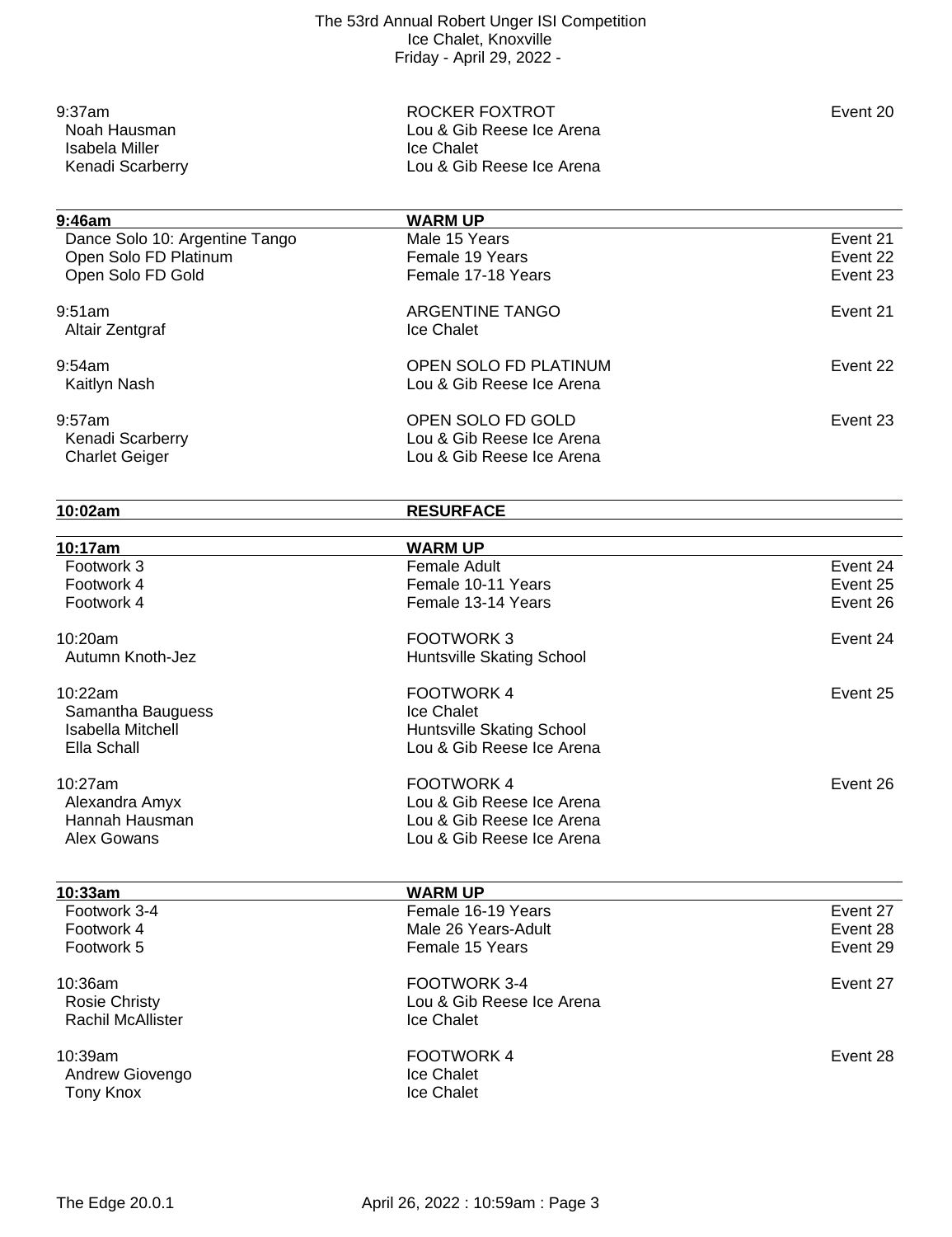| 10:43am<br>Alexa Roth                    | <b>FOOTWORK 5</b><br>Ice Chalet                | Event 29 |
|------------------------------------------|------------------------------------------------|----------|
| 10:45am                                  | <b>WARM UP</b>                                 |          |
| Footwork 6-7                             | Mixed 14-16 Years                              | Event 30 |
| Footwork 6-7                             | Female 18-20 Years                             | Event 31 |
| 10:48am                                  | FOOTWORK 6-7                                   | Event 30 |
| <b>Channing Clarke</b>                   | Ice Chalet                                     |          |
| <b>Isabela Miller</b>                    | Ice Chalet                                     |          |
| Sora Imai                                | Ice Chalet                                     |          |
| 10:53am                                  | FOOTWORK 6-7                                   | Event 31 |
| <b>Charlet Geiger</b>                    | Lou & Gib Reese Ice Arena                      |          |
| Jaedyn Sobota                            | Ice Chalet                                     |          |
| Kaitlyn Nash                             | Lou & Gib Reese Ice Arena                      |          |
| <b>Shannon Davis</b>                     | Ice Chalet                                     |          |
|                                          |                                                |          |
| 11:01am<br>Freestyle 1                   | <b>WARM UP</b><br>Female 8-9 Years             | Event 32 |
| Freestyle 1                              | Female 14-16 Years                             | Event 33 |
| Freestyle 1                              | Female 24 Years-Adult                          | Event 34 |
|                                          |                                                |          |
| 11:06am                                  | <b>FREESTYLE 1</b>                             | Event 32 |
| <b>Brooke Ming</b>                       | Huntsville Skating School                      |          |
| Emma Nolen                               | Ice Chalet                                     |          |
| 11:11am                                  | <b>FREESTYLE 1</b>                             | Event 33 |
| <b>Haley McAdams</b>                     | Huntsville Skating School                      |          |
| Carly Farone                             | Ice Chalet                                     |          |
|                                          |                                                |          |
| 11:16am                                  | <b>FREESTYLE 1</b><br>Ice Chalet               | Event 34 |
| <b>Grace King</b><br><b>Terri Beeler</b> | <b>Ice Chalet</b>                              |          |
|                                          |                                                |          |
| 11:21am                                  | <b>WARM UP</b>                                 |          |
| Freestyle 2                              | Male 8 Years                                   | Event 35 |
| Freestyle 2                              | Female 9-10 Years                              | Event 36 |
| Freestyle 2                              | Female 11 Years                                | Event 37 |
| 11:26am                                  | <b>FREESTYLE 2</b>                             | Event 35 |
| Isaac Hausman                            | Lou & Gib Reese Ice Arena                      |          |
|                                          |                                                |          |
| 11:28am                                  | <b>FREESTYLE 2</b>                             | Event 36 |
| <b>Melody Martin</b>                     | Lou & Gib Reese Ice Arena<br><b>Ice Chalet</b> |          |
| <b>Mairen Stiefel</b><br>Reese McMahan   | Ice Chalet                                     |          |
|                                          |                                                |          |
| 11:36am                                  | <b>FREESTYLE 2</b>                             | Event 37 |
| Caitlyn Nix                              | Huntsville Skating School                      |          |
| Anna Claire Abney                        | Huntsville Skating School                      |          |
| Kyleigh Pinkston                         | Ice Chalet                                     |          |
|                                          |                                                |          |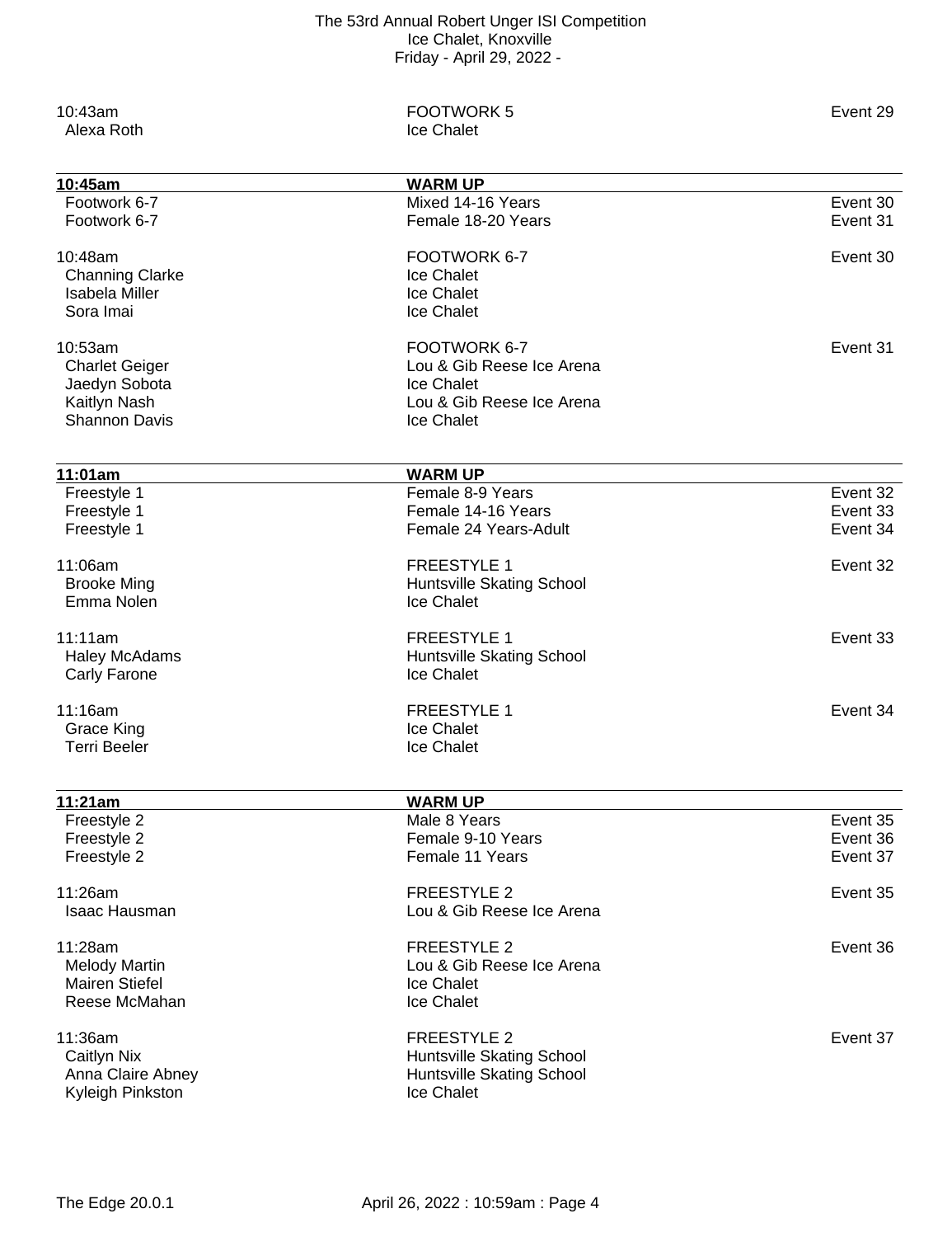| 11:43am               | <b>WARM UP</b>            |          |
|-----------------------|---------------------------|----------|
| Freestyle 3           | Female 9-11 Years         | Event 38 |
| Freestyle 3           | Female 14-19 Years        | Event 39 |
|                       |                           |          |
| 11:48am               | <b>FREESTYLE 3</b>        | Event 38 |
| <b>Lily Mitchell</b>  | Ice Chalet                |          |
| Hannah Rieger         | Ice Chalet                |          |
| Megan Stewart         | Huntsville Skating School |          |
| Samantha Rieger       | Ice Chalet                |          |
| 11:58am               | <b>FREESTYLE 3</b>        | Event 39 |
| Makenna Crowe         | Edge Ice Center           |          |
| <b>Corinne Hawkey</b> | Ice Chalet                |          |
| Rachil McAllister     | Ice Chalet                |          |
|                       |                           |          |
| 12:06pm               | <b>RESURFACE</b>          |          |
|                       | <b>PRACTICE</b>           |          |
| 12:21pm               |                           |          |
| 1:06pm                | <b>WARM UP</b>            |          |
| Freestyle 4           | Female 12-13 Years        | Event 40 |
| Open Pairs Gold       | Mixed 16-20 Years         | Event 41 |
| $1:11$ pm             | <b>FREESTYLE 4</b>        | Event 40 |
| Caitlin Orr           | Lou & Gib Reese Ice Arena |          |
| Leah Dalili           | Ice Chalet                |          |
| Ava Burleson          | Ice Chalet                |          |
| Hannah Hausman        | Lou & Gib Reese Ice Arena |          |
| Alexandra Amyx        | Lou & Gib Reese Ice Arena |          |
|                       |                           |          |
| $1:26$ pm             | <b>OPEN PAIRS GOLD</b>    | Event 41 |
| <b>Isabela Miller</b> | Ice Chalet                |          |
| Jeshua Jacklet        |                           |          |
|                       |                           |          |
| 1:30pm                | <b>WARM UP</b>            |          |
| Freestyle 4           | Male 9 Years              | Event 42 |
| Freestyle 4           | Female 14-16 Years        | Event 43 |
| Freestyle 4           | <b>Female Adult</b>       | Event 44 |
| 1:35 <sub>pm</sub>    | <b>FREESTYLE 4</b>        | Event 42 |
| <b>Mark Novak</b>     | Huntsville Skating School |          |
| 1:38pm                | FREESTYLE 4               | Event 43 |
| <b>Emma Herring</b>   | Huntsville Skating School |          |
| Alex Gowans           | Lou & Gib Reese Ice Arena |          |
| Sydney Chan           | Ice Chalet                |          |
| Evelyn Hawkey         | Ice Chalet                |          |
|                       |                           |          |
| 1:50pm                | <b>FREESTYLE 4</b>        | Event 44 |
| Jennifer Arnold       | Huntsville Skating School |          |
|                       |                           |          |

**1:53pm RESURFACE**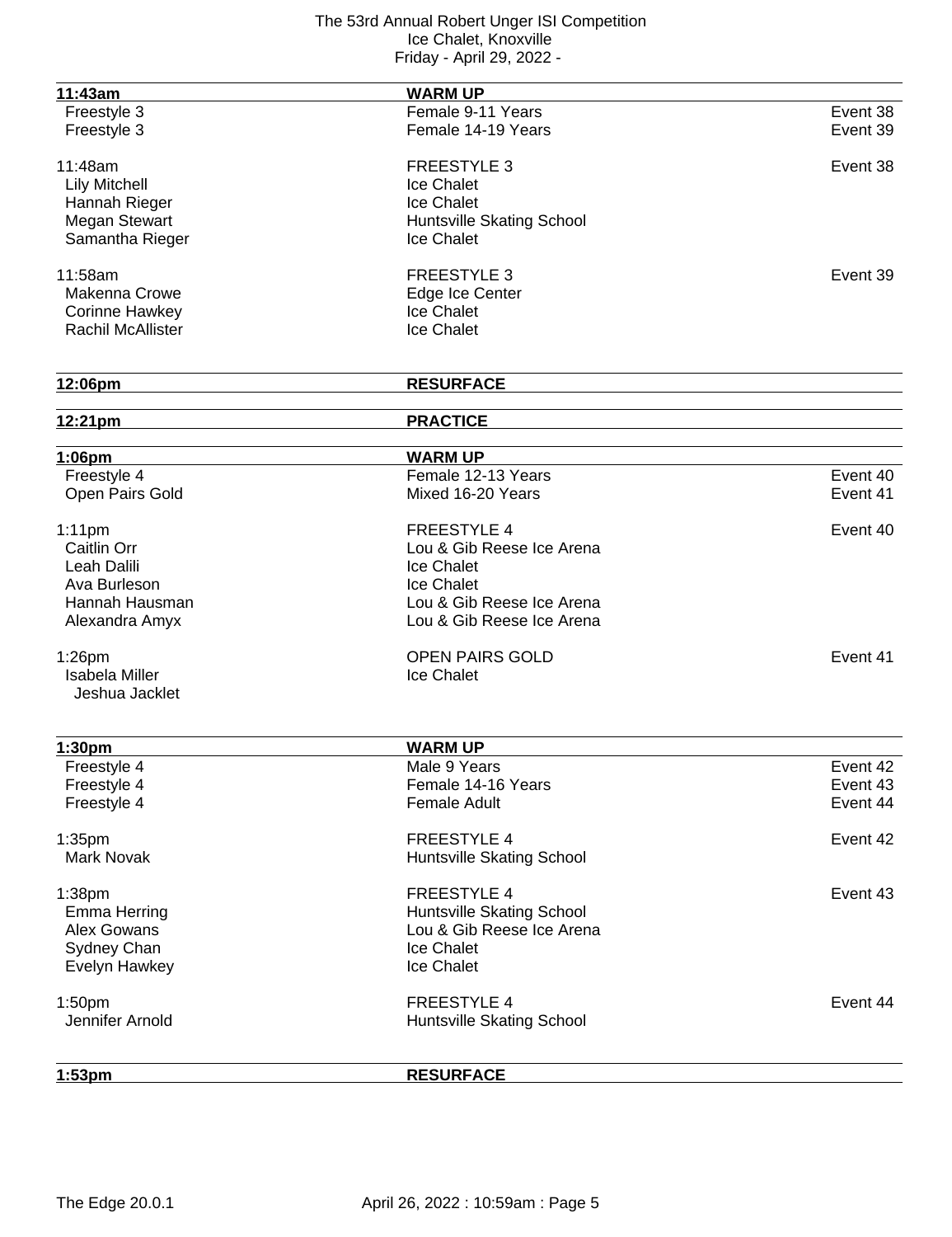| 2:08pm                            | <b>WARM UP</b>            |          |
|-----------------------------------|---------------------------|----------|
| Freestyle 5                       | Female 18 Years           | Event 45 |
| Freestyle 6                       | Female 20 Years           | Event 46 |
| Freestyle 8                       | Male 16 Years             | Event 47 |
|                                   |                           |          |
| 2:13 <sub>pm</sub>                | <b>FREESTYLE 5</b>        | Event 45 |
| <b>Charlet Geiger</b>             | Lou & Gib Reese Ice Arena |          |
|                                   | <b>FREESTYLE 6</b>        | Event 46 |
| $2:16$ pm<br><b>Shannon Davis</b> |                           |          |
|                                   | Ice Chalet                |          |
| 2:19pm                            | <b>FREESTYLE 8</b>        | Event 47 |
| Noah Hausman                      | Lou & Gib Reese Ice Arena |          |
|                                   |                           |          |
| 2:24pm                            | <b>WARM UP</b>            |          |
| <b>Artistic FS1</b>               | Female 24 Years           | Event 48 |
| <b>Artistic FS2</b>               | Female 9-10 Years         | Event 49 |
| <b>Artistic FS3</b>               | Female 9-12 Years         | Event 50 |
| <b>Artistic FS3</b>               | Female 14-16 Years        | Event 51 |
|                                   |                           |          |
| 2:29pm                            | <b>ARTISTIC FS1</b>       | Event 48 |
| <b>Grace King</b>                 | Ice Chalet                |          |
|                                   |                           |          |
| 2:31 <sub>pm</sub>                | <b>ARTISTIC FS2</b>       | Event 49 |
| <b>Lillian Doss</b>               | Huntsville Skating School |          |
| Reese McMahan                     | Ice Chalet                |          |
| 2:36pm                            | <b>ARTISTIC FS3</b>       | Event 50 |
| <b>Lily Mitchell</b>              | Ice Chalet                |          |
| Samantha Rieger                   | Ice Chalet                |          |
| <b>Maddison Ragle</b>             | Ice Chalet                |          |
|                                   |                           |          |
| 2:44pm                            | <b>ARTISTIC FS3</b>       | Event 51 |
| Lillyanna Jacklet                 | Ice Chalet                |          |
| Reagan Murphy                     | Ice Chalet                |          |
|                                   |                           |          |
| 2:49pm                            | <b>WARM UP</b>            |          |
| <b>Artistic FS3</b>               | Female 19 Years           | Event 52 |
| <b>Artistic FS3</b>               | <b>Female Adult</b>       | Event 53 |
| <b>Artistic FS4</b>               | Female 10-13 Years        | Event 54 |
| <b>Artistic FS4</b>               | Female 14-18 Years        | Event 55 |
|                                   |                           |          |
| 2:54 <sub>pm</sub>                | <b>ARTISTIC FS3</b>       | Event 52 |
| Arwen Roach                       | Ice Chalet                |          |
| <b>Rachil McAllister</b>          | Ice Chalet                |          |
| 2:59pm                            | <b>ARTISTIC FS3</b>       | Event 53 |
| <b>Tricia Privette</b>            | Lou & Gib Reese Ice Arena |          |
|                                   |                           |          |
| 3:01 <sub>pm</sub>                | <b>ARTISTIC FS4</b>       | Event 54 |
| Samantha Bauguess                 | Ice Chalet                |          |
| Hannah Hausman                    | Lou & Gib Reese Ice Arena |          |
| Madeleine Darby                   | Ice Chalet                |          |
|                                   |                           |          |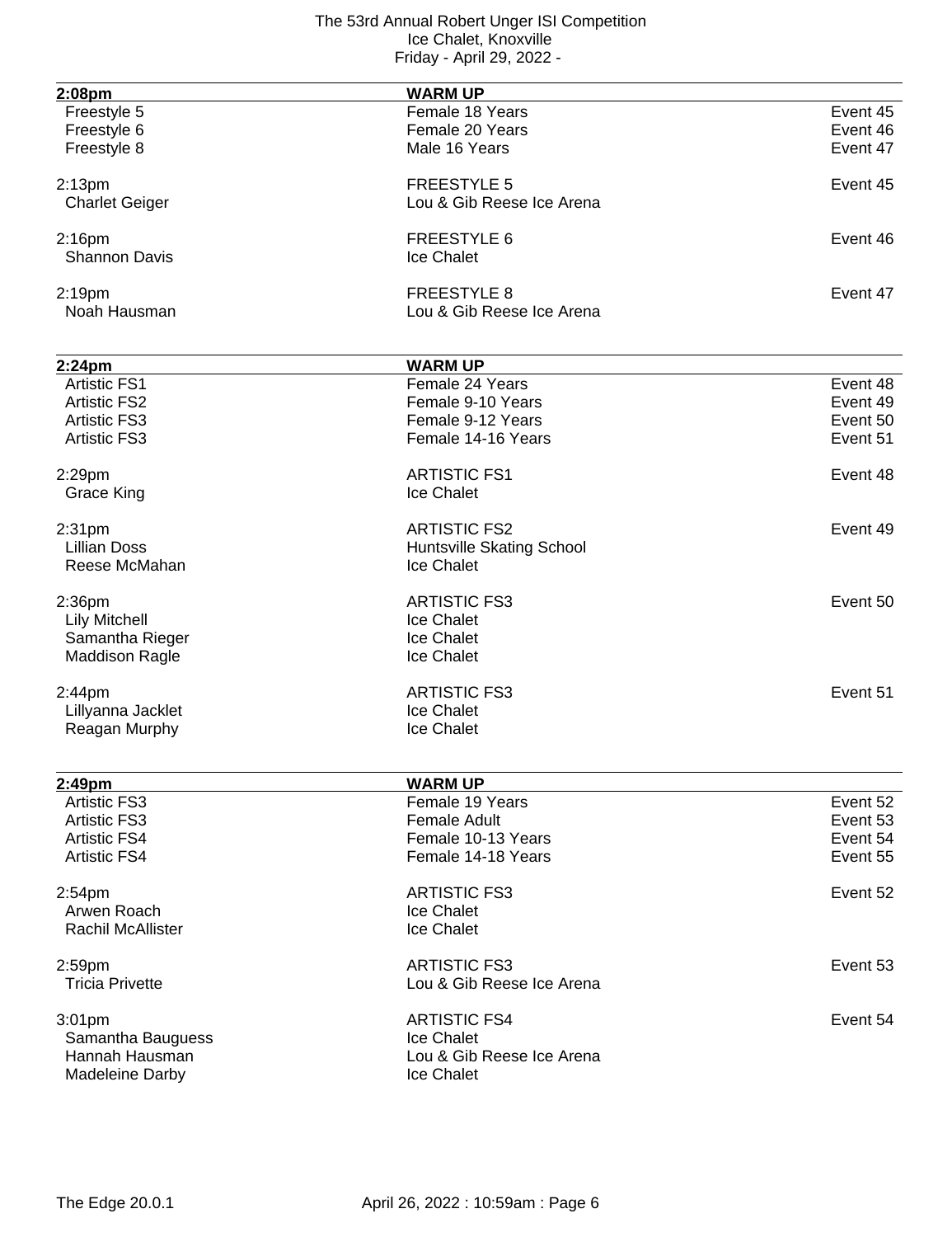| 3:09pm               |
|----------------------|
| Alex Gowans          |
| <b>Rosie Christy</b> |
| Cassandre Dodd       |
| Josie Hamby          |
|                      |

3:09pm ARTISTIC FS4 Event 55 Lou & Gib Reese Ice Arena Lou & Gib Reese Ice Arena Huntsville Skating School Ice Chalet

**3:19pm WARM UP** Male 26 Years **Event 56** Artistic FS4 **Male Adult** Event 57 Male Adult **Artistic FS4** Event 57 Artistic FS5 **Female 15 Years** Female 15 Years **Exent 58**<br>Artistic FS6 **Female 14-16 Years** Female 14-16 Years **Exent 59** Female 14-16 Years 3:24pm ARTISTIC FS4 Event 56 Andrew Giovengo **Ice Chalet** 3:26pm ARTISTIC FS4 Event 57 Tony Knox **Ice Chalet** 3:29pm ARTISTIC FS5 Event 58 Alexa Roth **Ice Chalet** Grace Graham **Ice Chalet** 3:34pm **ARTISTIC FS6** Event 59 Sora Imai **Ice Chalet** Isabela Miller **Internal Community** Ice Chalet **3:40pm WARM UP** Artistic FS6-Gold Female 18-20 Years Event 60 Artistic FS8-Platinum 3:45pm ARTISTIC FS6-GOLD Event 60 Kaitlyn Nash **Lou & Gib Reese Ice Arena** Shannon Davis **Ice Chalet** Bonnie Dudley **Ice Chalet** 3:54pm ARTISTIC FS8-PLATINUM Event 61 Lou & Gib Reese Ice Arena Camron Nipper **Ice Chalet**<br>
Ericka Walter **Internal Contract Contract Chalet**<br>
Huntsville Huntsville Skating School

**4:03pm RESURFACE**

| 4:18 <sub>pm</sub>               | <b>WARM UP</b>                                 |          |
|----------------------------------|------------------------------------------------|----------|
| Solo Comp. Pre Alpha             | Female 7 Years                                 | Event 62 |
| Solo Comp. Alpha                 | Female 6 Years                                 | Event 62 |
| Solo Comp. Alpha                 | Male 8 Years                                   | Event 63 |
| Solo Comp. Alpha                 | Female 9 Years                                 | Event 63 |
| Solo Comp. Alpha                 | Female 16 Years                                | Event 64 |
| Solo Comp. Beta                  | Female 7 Years                                 | Event 64 |
| Solo Comp. Beta                  | Female 9-11 Years                              | Event 65 |
| Solo Comp. Beta                  | Female 14 Years                                | Event 65 |
| 4:21 <sub>pm</sub><br>Ryan Allen | SOLO COMP. PRE ALPHA: LOBBY SIDE<br>Ice Chalet | Event 62 |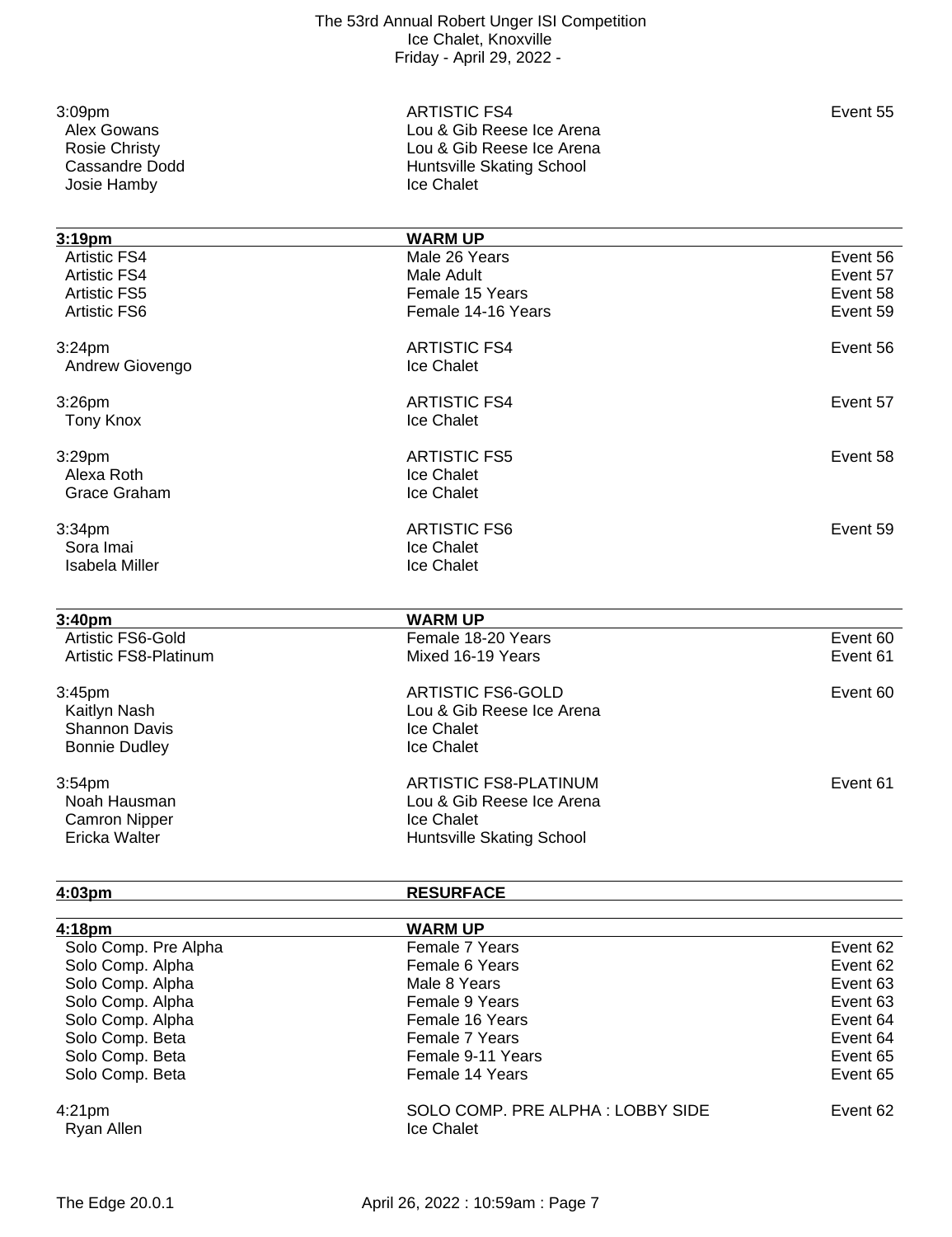| The 53rd Annual Robert Unger ISI Competition |
|----------------------------------------------|
| Ice Chalet, Knoxville                        |
| Friday - April 29, 2022 -                    |

| 4:21 <sub>pm</sub><br>Evelyn Heatherly                                                | SOLO COMP. ALPHA: CLOCK SIDE<br><b>Ice Chalet</b>                     | Event 62 |
|---------------------------------------------------------------------------------------|-----------------------------------------------------------------------|----------|
| 4:22 <sub>pm</sub><br><b>William Bauguess</b>                                         | SOLO COMP. ALPHA: LOBBY SIDE<br>Ice Chalet                            | Event 63 |
| 4:22 <sub>pm</sub><br>Ella Neal                                                       | SOLO COMP. ALPHA: CLOCK SIDE<br>Edge Ice Center                       | Event 63 |
| 4:24 <sub>pm</sub><br>Amy Davis                                                       | SOLO COMP. ALPHA: LOBBY SIDE<br>Ice Chalet                            | Event 64 |
| 4:24 <sub>pm</sub><br>Alina Orlovskyy                                                 | SOLO COMP. BETA: CLOCK SIDE<br>Ice Chalet                             | Event 64 |
| 4:25 <sub>pm</sub><br>Evelyn Rose Swindeman<br>Norah Paige Sawyers<br>Allie Killeffer | SOLO COMP. BETA: LOBBY SIDE<br>Ice Chalet<br>Ice Chalet<br>Ice Chalet | Event 65 |
| 4:25 <sub>pm</sub><br>Mollie O'Beirne                                                 | SOLO COMP. BETA: CLOCK SIDE<br>Huntsville Skating School              | Event 65 |

| 4:30pm                                            | <b>WARM UP</b>                                            |          |
|---------------------------------------------------|-----------------------------------------------------------|----------|
| Solo Comp. Gamma                                  | Male 14 Years                                             | Event 66 |
| Solo Comp. Gamma                                  | Female Adult                                              | Event 66 |
| Solo Comp. Delta                                  | Female 6 Years                                            | Event 67 |
| Solo Comp. Delta                                  | <b>Female 8 Years</b>                                     | Event 67 |
| Solo Comp. Delta                                  | Male 8 Years                                              | Event 68 |
| Solo Comp. Delta                                  | Female 12 Years                                           | Event 68 |
| 4:33 <sub>pm</sub><br>George Kohnstamm            | SOLO COMP. GAMMA: LOBBY SIDE<br>Ice Chalet                | Event 66 |
| 4:33 <sub>pm</sub><br>Rebecca Booth               | SOLO COMP. GAMMA: CLOCK SIDE<br>Huntsville Skating School | Event 66 |
| 4:34 <sub>pm</sub><br><b>Barbara Nicks</b>        | SOLO COMP. DELTA: LOBBY SIDE<br>Ice Chalet                | Event 67 |
| 4:34pm<br>Eden McMahan<br><b>Whitley Bauguess</b> | SOLO COMP. DELTA: CLOCK SIDE<br>Ice Chalet<br>Ice Chalet  | Event 67 |
| 4:37 <sub>pm</sub><br>Colton Jarrett              | SOLO COMP. DELTA: LOBBY SIDE<br>Ice Chalet                | Event 68 |
| 4:37 <sub>pm</sub><br>Sophie Caffrey              | SOLO COMP. DELTA: CLOCK SIDE<br>Ice Chalet                | Event 68 |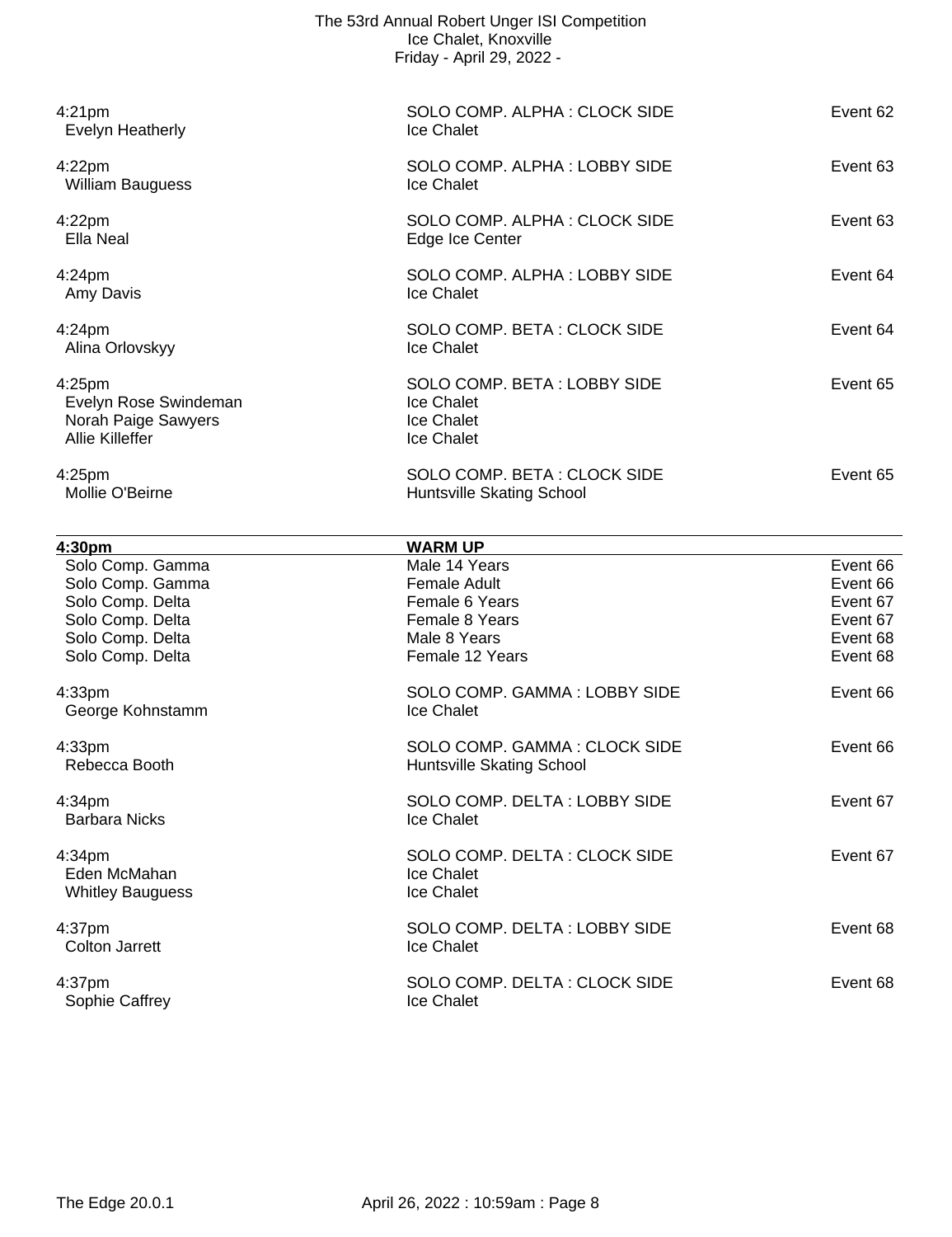| 4:39pm                                           | <b>WARM UP</b>                                           |          |
|--------------------------------------------------|----------------------------------------------------------|----------|
| Solo Comp. FS1                                   | Male 12 Years                                            | Event 69 |
| Solo Comp. FS1                                   | Female 16 Years                                          | Event 69 |
| Solo Comp. FS2                                   | Male 8 Years                                             | Event 70 |
| Solo Comp. FS2                                   | Female 10 Years                                          | Event 70 |
| Solo Comp. FS2                                   | Female 17 Years                                          | Event 71 |
| Solo Comp. FS2                                   | <b>Female Adult</b>                                      | Event 71 |
|                                                  |                                                          |          |
| 4:42pm<br>Shan Chohan                            | SOLO COMP. FS1: LOBBY SIDE<br>Ice Chalet                 | Event 69 |
| 4:42pm<br>Carly Farone                           | SOLO COMP. FS1: CLOCK SIDE<br>Ice Chalet                 | Event 69 |
| 4:43pm<br>Isaac Hausman                          | SOLO COMP. FS2 : LOBBY SIDE<br>Lou & Gib Reese Ice Arena | Event 70 |
| 4:43pm<br>Reese McMahan<br><b>Mairen Stiefel</b> | SOLO COMP. FS2 : CLOCK SIDE<br>Ice Chalet<br>Ice Chalet  | Event 70 |
| 4:46pm<br><b>Grace Molloy</b>                    | SOLO COMP. FS2 : LOBBY SIDE<br>Huntsville Skating School | Event 71 |
| 4:46pm<br><b>Helen Sylvester</b>                 | SOLO COMP. FS2 : CLOCK SIDE<br>Huntsville Skating School | Event 71 |
| 4:48pm                                           | <b>WARM UP</b>                                           |          |
| Solo Comp. FS3                                   | Female 9-11 Years                                        | Event 72 |
| Solo Comp. FS3                                   | Female 14-15 Years                                       | Event 72 |
| Solo Comp. FS3                                   | Female 19 Years                                          | Event 73 |
| Solo Comp. FS4                                   | Female 10-11 Years                                       | Event 73 |
|                                                  |                                                          |          |
| 4:53pm                                           | SOLO COMP. FS3: LOBBY SIDE                               | Event 72 |
| <b>Lily Mitchell</b>                             | Ice Chalet                                               |          |
| <b>Adalyn Martin</b>                             | Lou & Gib Reese Ice Arena                                |          |
| 4:53pm                                           | SOLO COMP. FS3: CLOCK SIDE                               | Event 72 |
| Makenna Crowe                                    | Edge Ice Center                                          |          |
| <b>Corinne Hawkey</b>                            | Ice Chalet                                               |          |
|                                                  |                                                          |          |
| 4:56pm                                           | SOLO COMP. FS3: LOBBY SIDE                               | Event 73 |
| Rachil McAllister                                | Ice Chalet                                               |          |
| 4:56pm                                           | SOLO COMP. FS4 : CLOCK SIDE                              | Event 73 |
| Samantha Bauguess                                | Ice Chalet                                               |          |
| Madeleine Darby                                  | Ice Chalet                                               |          |
| Ella Schall                                      | Lou & Gib Reese Ice Arena                                |          |
|                                                  |                                                          |          |

| 5:00pm         | <b>WARM UP</b>     |          |
|----------------|--------------------|----------|
| Solo Comp. FS4 | Female 12-13 Years | Event 74 |
| Solo Comp. FS4 | Female 16-17 Years | Event 74 |
| Solo Comp. FS4 | Male 26 Years      | Event 75 |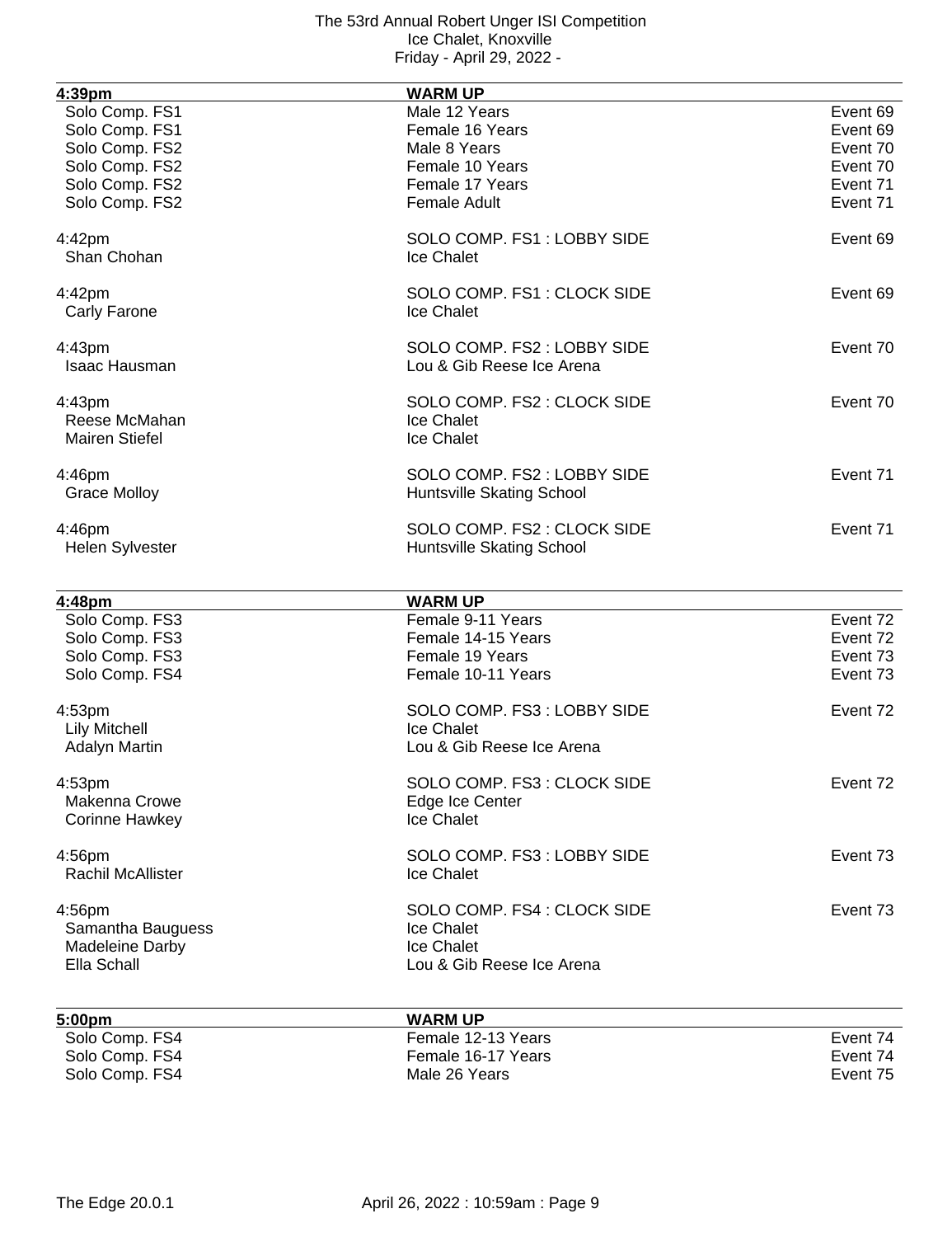|                                                        | The 53rd Annual Robert Unger ISI Competition<br>Ice Chalet, Knoxville<br>Friday - April 29, 2022 - |          |
|--------------------------------------------------------|----------------------------------------------------------------------------------------------------|----------|
| 5:05pm<br>Caitlin Orr<br>Hannah Hausman<br>Leah Dalili | SOLO COMP. FS4: LOBBY SIDE<br>Lou & Gib Reese Ice Arena<br>Lou & Gib Reese Ice Arena<br>Ice Chalet | Event 74 |
| 5:05pm<br>Evelyn Hawkey<br>Cassandre Dodd              | SOLO COMP. FS4 : CLOCK SIDE<br>Ice Chalet<br>Huntsville Skating School                             | Event 74 |
| 5:10pm<br>Andrew Giovengo                              | SOLO COMP. FS4 : LOBBY SIDE<br>Ice Chalet                                                          | Event 75 |
|                                                        |                                                                                                    |          |
| 5:11pm<br>Solo Comp. FS6                               | <b>WARM UP</b><br>Female 20 Years                                                                  | Event 76 |
| Solo Comp. FS8                                         | Male 16 Years                                                                                      | Event 77 |
| Solo Comp. FS8                                         | <b>Female Adult</b>                                                                                | Event 78 |
| 5:16pm<br><b>Shannon Davis</b>                         | SOLO COMP. FS6<br>Ice Chalet                                                                       | Event 76 |
|                                                        |                                                                                                    |          |
| 5:18pm<br>Noah Hausman                                 | SOLO COMP. FS8<br>Lou & Gib Reese Ice Arena                                                        | Event 77 |
|                                                        |                                                                                                    |          |
| 5:20pm                                                 | SOLO COMP. FS8                                                                                     | Event 78 |
| Amanda Bates                                           | Ice Chalet                                                                                         |          |
| 5:22pm                                                 | <b>WARM UP</b>                                                                                     |          |
| <b>Family Spotlight</b>                                | Family                                                                                             | Event 79 |
| 5:27pm                                                 | <b>FAMILY SPOTLIGHT</b>                                                                            | Event 79 |
| Kylie Harden                                           | Huntsville Skating School                                                                          |          |
| Katelyn Harden                                         |                                                                                                    |          |
| Lillyanna Jacklet                                      | Ice Chalet                                                                                         |          |
| Jeshua Jacklet                                         |                                                                                                    |          |
| Josie Jarrett                                          | Ice Chalet                                                                                         |          |
| <b>Colton Jarrett</b>                                  |                                                                                                    |          |
|                                                        |                                                                                                    |          |
| <b>Cynthia Davies</b><br>Dan Moore                     | Huntsville Skating School                                                                          |          |
|                                                        |                                                                                                    |          |
|                                                        |                                                                                                    |          |

| 5:37pm                                   | <b>RESURFACE</b>                                             |          |
|------------------------------------------|--------------------------------------------------------------|----------|
| 5:52 <sub>pm</sub>                       | <b>WARM UP</b>                                               |          |
| Theme Spot. FS7-8                        | Mixed 18 Years-Adult                                         | Event 80 |
| 5:57pm<br>Amanda Bates<br>Austin Johnson | THEME SPOT. FS7-8<br>Ice Chalet<br>Lou & Gib Reese Ice Arena | Event 80 |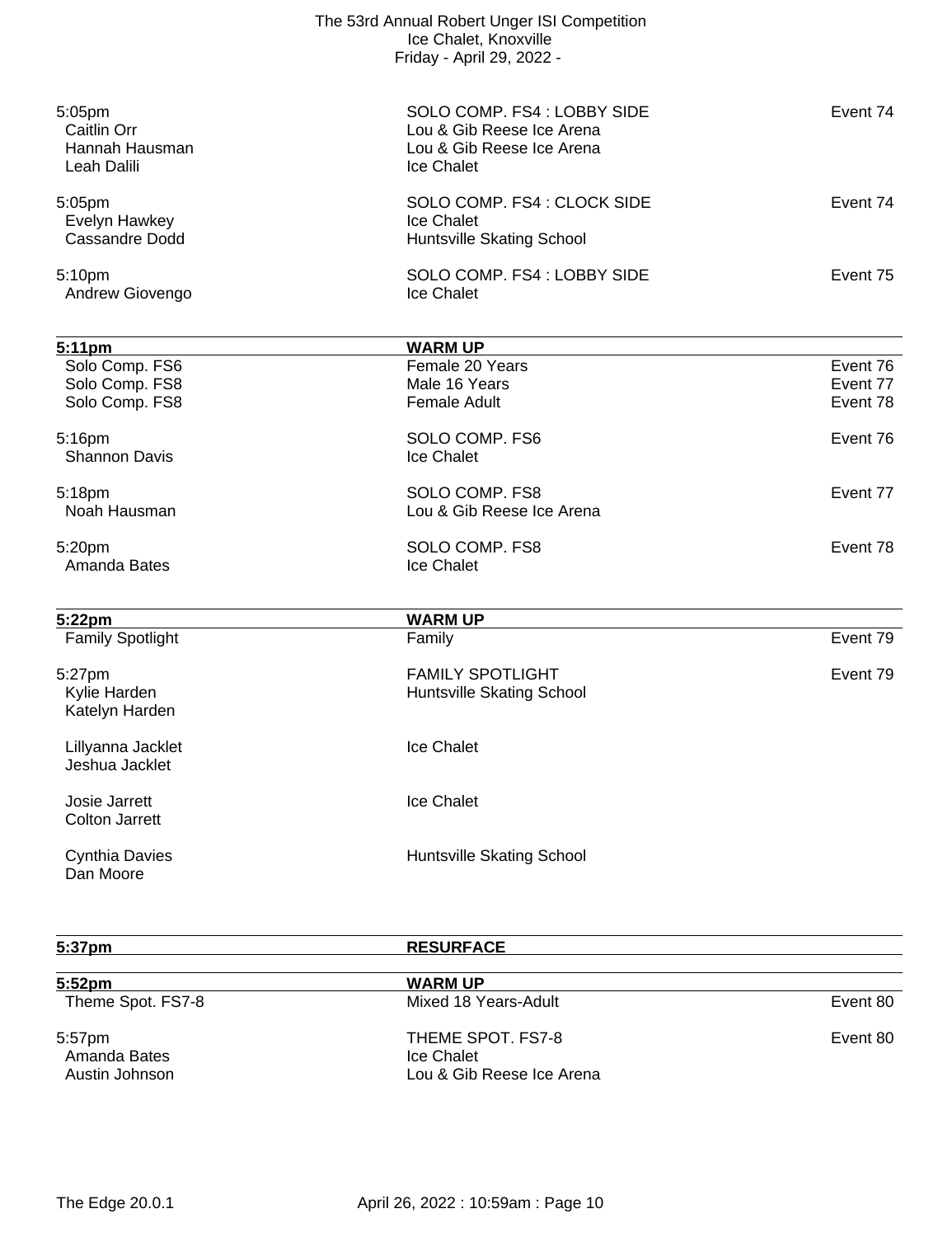| 6:03pm                                   | <b>WARM UP</b>                    |          |
|------------------------------------------|-----------------------------------|----------|
| Ensemble                                 |                                   | Event 81 |
| 6:08pm                                   | <b>ENSEMBLE</b>                   | Event 81 |
| The Haunted Mansion                      | Ice Chalet                        |          |
| Team USA                                 |                                   |          |
|                                          | Huntsville Skating School         |          |
| 6:16pm                                   | <b>WARM UP</b>                    |          |
| Ensemble                                 |                                   | Event 82 |
| 6:21pm                                   | <b>ENSEMBLE</b>                   | Event 82 |
| <b>Mary Poppins</b>                      | Lou & Gib Reese Ice Arena         |          |
| The Official Super Awesome Totally Legit | Ice Chalet                        |          |
| 6:29pm                                   | <b>WARM UP</b>                    |          |
| Drama Spot. FS3                          | Female 14 Years                   | Event 83 |
| Drama Spot. Gold                         | Female 16-18 Years                | Event 84 |
|                                          |                                   |          |
| 6:34pm                                   | <b>DRAMA SPOT. FS3</b>            | Event 83 |
| Lillyanna Jacklet                        | Ice Chalet                        |          |
| 6:37pm                                   | DRAMA SPOT. GOLD                  | Event 84 |
| Emma Ogle                                | Ice Chalet                        |          |
|                                          |                                   |          |
| <b>Bonnie Dudley</b>                     | Ice Chalet                        |          |
|                                          | <b>WARM UP</b>                    |          |
| 6:43pm                                   | Female 9 Years                    | Event 85 |
| Interpretive Spotlight FS2               |                                   |          |
| Interpretive Spotlight FS3               | Female 9-11 Years                 | Event 86 |
| Interpretive Spotlight FS1               | Female 24 Years                   | Event 87 |
| 6:48pm                                   | <b>INTERPRETIVE SPOTLIGHT FS2</b> | Event 85 |
| <b>Lillian Doss</b>                      | Huntsville Skating School         |          |
| <b>Melody Martin</b>                     | Lou & Gib Reese Ice Arena         |          |
|                                          |                                   |          |
| 6:52pm                                   | <b>INTERPRETIVE SPOTLIGHT FS3</b> | Event 86 |
| Hannah Rieger                            | Ice Chalet                        |          |
| <b>Lily Mitchell</b>                     | Ice Chalet                        |          |
| Megan Stewart                            | Huntsville Skating School         |          |
| Samantha Rieger                          | Ice Chalet                        |          |
| 7:00pm                                   | <b>INTERPRETIVE SPOTLIGHT FS1</b> | Event 87 |
| Grace King                               | Ice Chalet                        |          |
|                                          |                                   |          |
| 7:02pm                                   | <b>WARM UP</b>                    |          |
| Interpretive Spotlight FS4               | Mixed 9-12 Years                  | Event 88 |
| Interpretive Spotlight FS4               | Mixed 23 Years-Adult              | Event 89 |
| Interpretive Spotlight FS4               | Female 16-17 Years                | Event 90 |
|                                          |                                   |          |
| 7:07pm                                   | <b>INTERPRETIVE SPOTLIGHT FS4</b> | Event 88 |
| Mark Novak                               | Huntsville Skating School         |          |
| Samantha Bauguess                        | Ice Chalet                        |          |
| Caitlin Orr                              | Lou & Gib Reese Ice Arena         |          |
|                                          |                                   |          |
|                                          |                                   |          |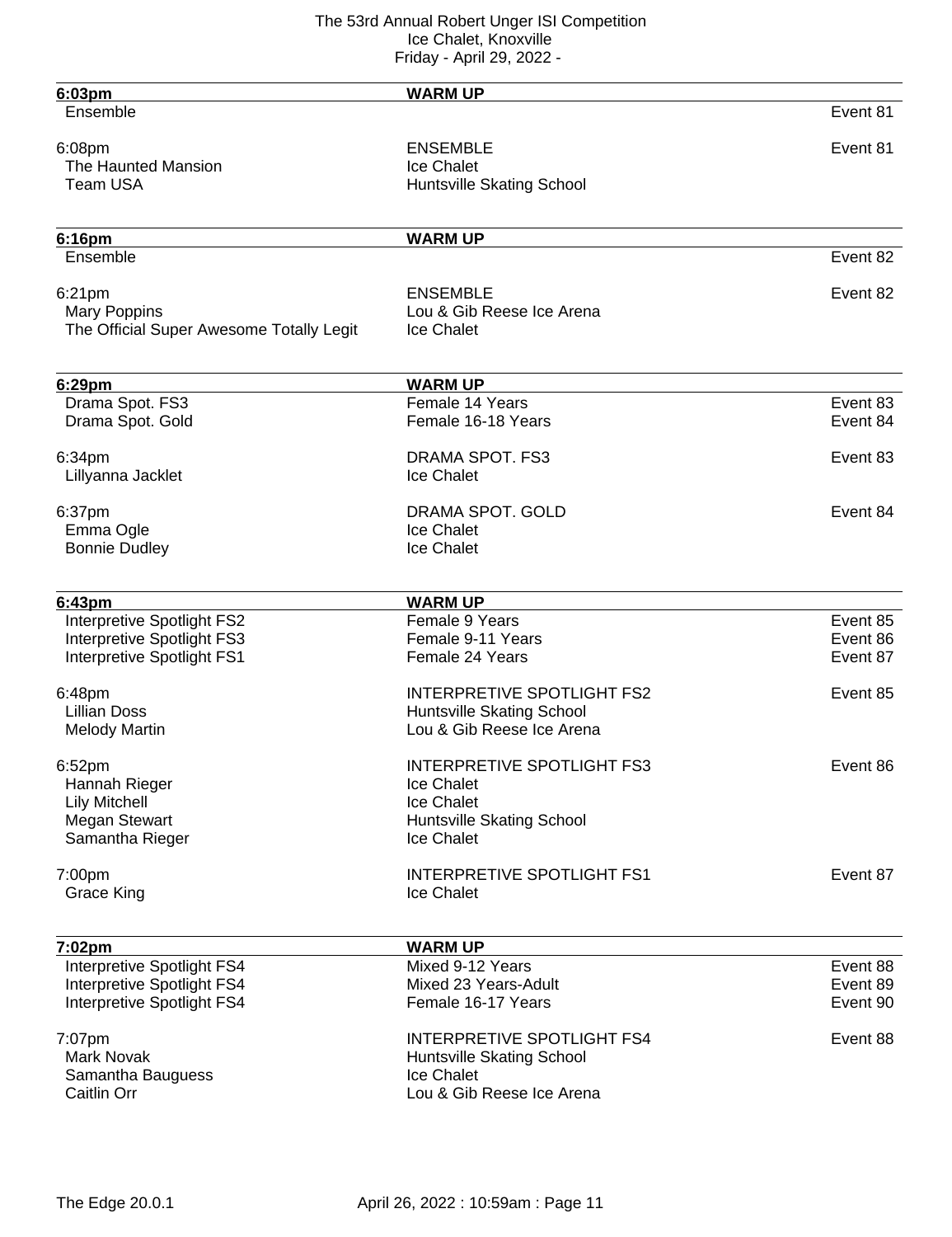|                                                                       | The 53rd Annual Robert Unger ISI Competition<br>Ice Chalet, Knoxville<br>Friday - April 29, 2022 - |                      |
|-----------------------------------------------------------------------|----------------------------------------------------------------------------------------------------|----------------------|
| 7:13 <sub>pm</sub><br>Nadia Paradise<br>Tony Knox                     | <b>INTERPRETIVE SPOTLIGHT FS4</b><br>Huntsville Skating School<br>Ice Chalet                       | Event 89             |
| $7:17$ pm<br>Evelyn Hawkey<br><b>Cassandre Dodd</b>                   | <b>INTERPRETIVE SPOTLIGHT FS4</b><br>Ice Chalet<br>Huntsville Skating School                       | Event 90             |
| 7:21pm                                                                | <b>WARM UP</b>                                                                                     |                      |
| Interpretive Spotlight FS3                                            | Female 14-16 Years                                                                                 | Event 91             |
| $7:25$ pm<br>Makenna Crowe<br>Lillyanna Jacklet<br>Reagan Murphy      | <b>INTERPRETIVE SPOTLIGHT FS3</b><br>Edge Ice Center<br>Ice Chalet<br>Ice Chalet                   | Event 91             |
| 7:31pm                                                                | <b>WARM UP</b>                                                                                     |                      |
| Interpretive Spotlight FS6-FS7<br>Interpretive Spotlight FS8-Platinum | Mixed 20 Years-Adult<br>Female 19 Years-Adult                                                      | Event 92<br>Event 93 |
| Interpretive Spotlight FS5-FS6                                        | Mixed 15-16 Years                                                                                  | Event 94             |
| 7:36pm<br>Jean Paradise<br>Jeshua Jacklet                             | <b>INTERPRETIVE SPOTLIGHT FS6-FS7</b><br>Huntsville Skating School<br>Ice Chalet                   | Event 92             |
| 7:40pm<br>Amanda Bates<br>Jessi Buchko<br>Sarah Vincent               | INTERPRETIVE SPOTLIGHT FS8-PLATINUM<br>Ice Chalet<br>Ice Chalet<br>Huntsville Skating School       | Event 93             |
| $7:46$ pm<br>Alexa Roth<br><b>Channing Clarke</b>                     | <b>INTERPRETIVE SPOTLIGHT FS5-FS6</b><br>Ice Chalet<br>Ice Chalet                                  | Event 94             |
| 7:50pm                                                                | <b>RESURFACE</b>                                                                                   |                      |
|                                                                       |                                                                                                    |                      |
| 8:05pm<br>Ex. Team Interpretive                                       | <b>WARM UP</b>                                                                                     | Event 95             |
|                                                                       |                                                                                                    |                      |
| 8:10pm<br>We Stole Channing!                                          | EX. TEAM INTERPRETIVE<br>Lou & Gib Reese Ice Arena                                                 | Event 95             |
| 8:13pm                                                                | <b>WARM UP</b>                                                                                     |                      |
| Ex. Team Interpretive<br>Ex. Team Interpretive                        |                                                                                                    | Event 96<br>Event 97 |
| 8:18pm<br><b>THE Team</b>                                             | EX. TEAM INTERPRETIVE<br>Ice Chalet                                                                | Event 96             |
| 8:21pm<br><b>French Toast Sticks</b>                                  | EX. TEAM INTERPRETIVE<br>Ice Chalet                                                                | Event 97             |
|                                                                       |                                                                                                    |                      |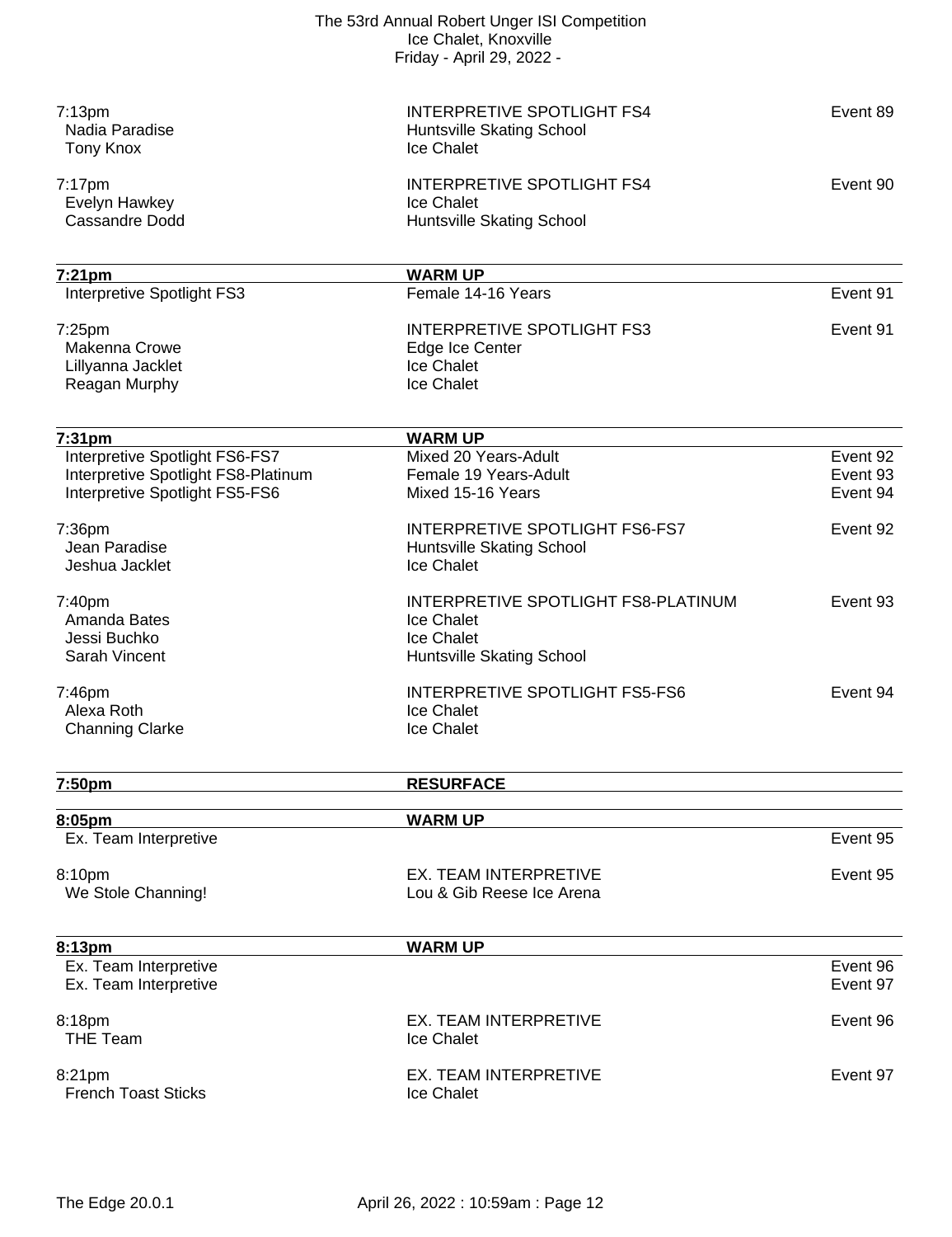| 8:24pm                       | <b>WARM UP</b>            |          |
|------------------------------|---------------------------|----------|
| Ex. Team Interpretive        |                           | Event 98 |
| Ex. Team Interpretive        |                           | Event 99 |
| 8:29pm                       | EX. TEAM INTERPRETIVE     | Event 98 |
| <b>Triple Double Trouble</b> | Ice Chalet                |          |
| 8:32pm                       | EX. TEAM INTERPRETIVE     | Event 99 |
| Masters of Mayhem            | Ice Chalet                |          |
| 8:35pm                       | <b>END OF DAYS EVENTS</b> |          |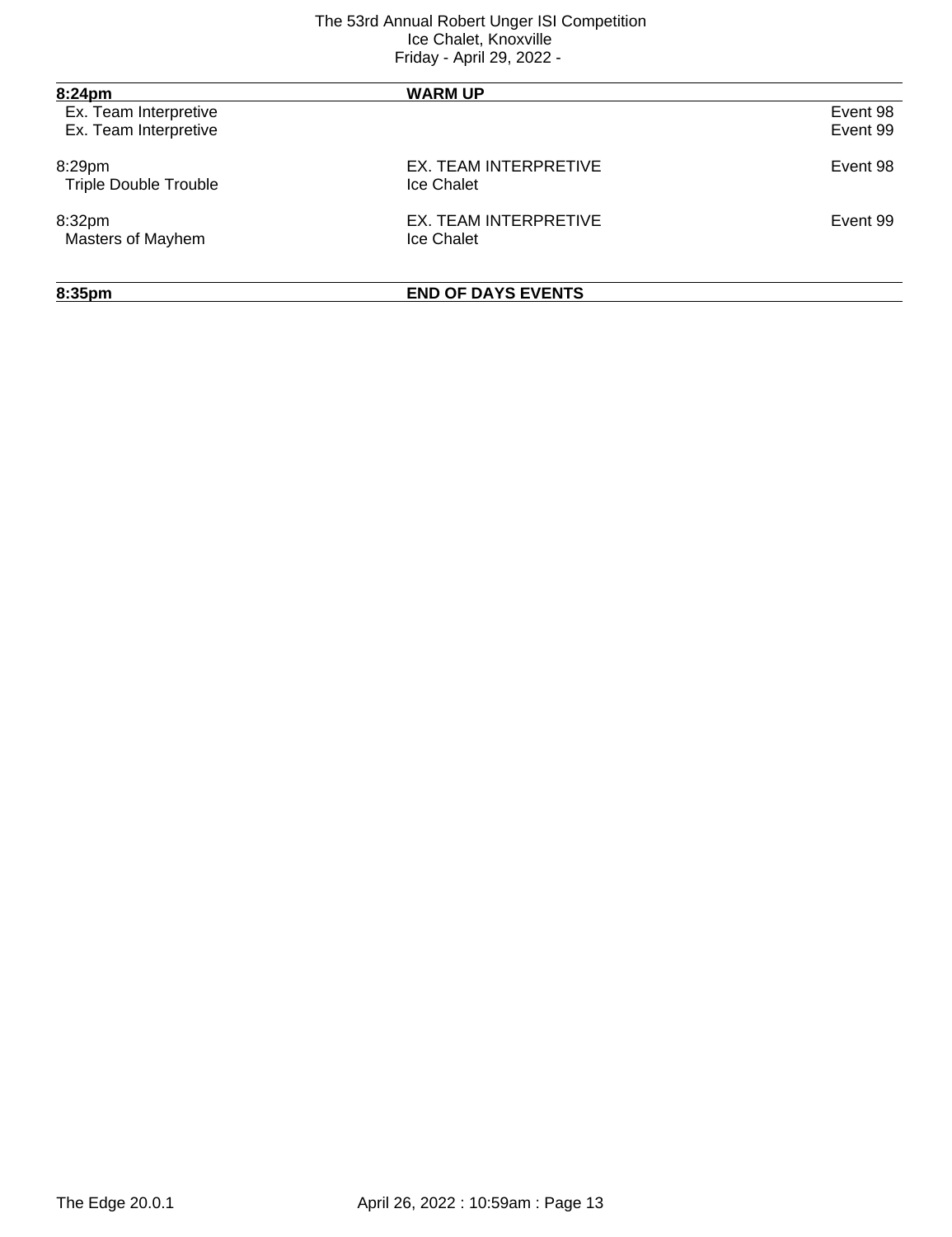<u> 1989 - Johann Stoff, deutscher Stoffen und der Stoffen und der Stoffen und der Stoffen und der Stoffen und der</u>

# **6:45am RESURFACE**

| -- |  | . |  |  |
|----|--|---|--|--|
|    |  |   |  |  |
|    |  |   |  |  |
|    |  |   |  |  |
|    |  |   |  |  |
|    |  |   |  |  |

**7:00am PRACTICE**

| 7:45am                   | <b>RESURFACE</b>             |           |
|--------------------------|------------------------------|-----------|
| 8:00am                   | <b>WARM UP</b>               |           |
| Rhythmic Ribbon FS4      | Female 11-13 Years           | Event 100 |
| Rhythmic Ball FS5        | Female 18 Years              | Event 101 |
| Rhythmic Ball FS7        | Male 18 Years                | Event 102 |
| Rhythmic Ribbon FS6      | Female 14 Years              | Event 103 |
| Rhythmic Ribbon FS7-8    | Male 16-20 Years             | Event 104 |
| 8:05am                   | <b>RHYTHMIC RIBBON FS4</b>   | Event 100 |
| <b>Isabella Mitchell</b> | Huntsville Skating School    |           |
| Hannah Hausman           | Lou & Gib Reese Ice Arena    |           |
| 8:10am                   | <b>RHYTHMIC BALL FS5</b>     | Event 101 |
| <b>Charlet Geiger</b>    | Lou & Gib Reese Ice Arena    |           |
| 8:12am                   | RHYTHMIC BALL FS7            | Event 102 |
| Austin Johnson           | Lou & Gib Reese Ice Arena    |           |
| 8:15am                   | <b>RHYTHMIC RIBBON FS6</b>   | Event 103 |
| Sora Imai                | Ice Chalet                   |           |
| 8:18am                   | <b>RHYTHMIC RIBBON FS7-8</b> | Event 104 |
| Jeshua Jacklet           | Ice Chalet                   |           |
| Noah Hausman             | Lou & Gib Reese Ice Arena    |           |
|                          |                              |           |
| 8:24am                   | <b>WARM UP</b>               |           |
| Rhythmic Ribbon FS1-3    | Female 14 Years              | Event 105 |
| Rhythmic Ribbon FS2      | <b>Female Adult</b>          | Event 106 |
| Rhythmic Ribbon FS3      | Female 11 Years              | Event 107 |
| Rhythmic Ribbon FS4      | Female 14-17 Years           | Event 108 |
| 8:29am                   | <b>RHYTHMIC RIBBON FS1-3</b> | Event 105 |
| <b>Haley McAdams</b>     | Huntsville Skating School    |           |
| Makenna Crowe            | Edge Ice Center              |           |
| Lillyanna Jacklet        | Ice Chalet                   |           |
| 8:37am                   | <b>RHYTHMIC RIBBON FS2</b>   | Event 106 |
| <b>Helen Sylvester</b>   | Huntsville Skating School    |           |
| 8:39am                   | <b>RHYTHMIC RIBBON FS3</b>   | Event 107 |
| <b>Adalyn Martin</b>     | Lou & Gib Reese Ice Arena    |           |
| 8:42am                   | <b>RHYTHMIC RIBBON FS4</b>   | Event 108 |
| Josie Jarrett            | Ice Chalet                   |           |
| Cassandre Dodd           | Huntsville Skating School    |           |
| 8:47am                   | <b>WARM UP</b>               |           |
| Rhythmic Hoop FS2        | Female 9 Years               | Event 109 |
| Rhythmic Hoop FS3        | <b>Female Adult</b>          | Event 110 |
|                          |                              |           |

Rhythmic Hoop FS4 **Female 11 Years** Female 11 Years **Exercise Execution** Event 111 Rhythmic Hoop FS4 Female 16 Years Female 16 Years For Formula 2012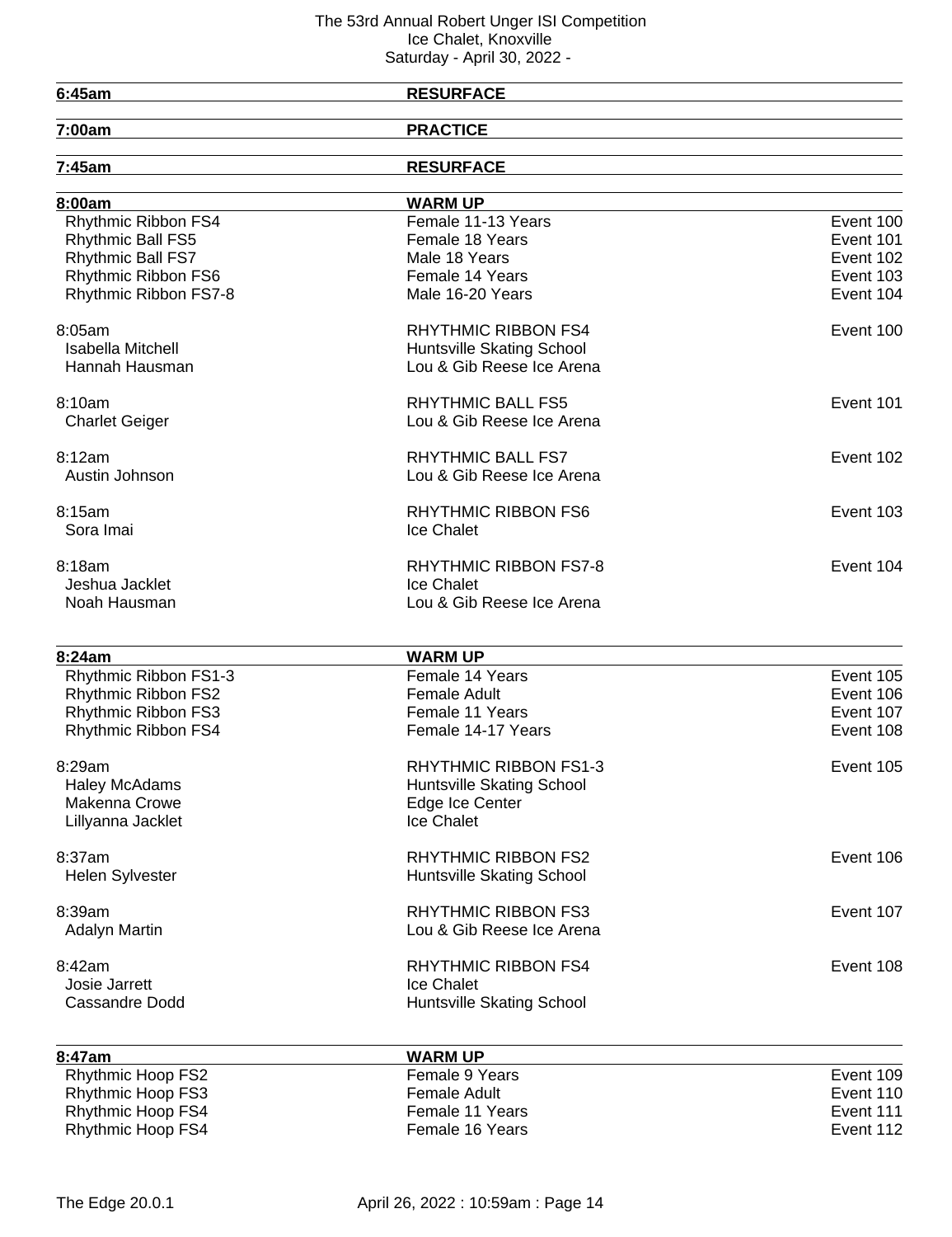| The 53rd Annual Robert Unger ISI Competition<br>Ice Chalet, Knoxville<br>Saturday - April 30, 2022 - |                                                       |           |  |
|------------------------------------------------------------------------------------------------------|-------------------------------------------------------|-----------|--|
| 8:52am<br>Lillian Doss                                                                               | RHYTHMIC HOOP FS2<br>Huntsville Skating School        | Event 109 |  |
| 8:54am<br>Autumn Knoth-Jez                                                                           | RHYTHMIC HOOP FS3<br>Huntsville Skating School        | Event 110 |  |
| 8:57am<br>Isabella Mitchell                                                                          | RHYTHMIC HOOP FS4<br>Huntsville Skating School        | Event 111 |  |
| 8:59am<br>Rosie Christy                                                                              | <b>RHYTHMIC HOOP FS4</b><br>Lou & Gib Reese Ice Arena | Event 112 |  |
|                                                                                                      |                                                       |           |  |

| 9:02am                                             | <b>WARM UP</b>                |           |
|----------------------------------------------------|-------------------------------|-----------|
| Jump & Spin Low                                    | Female 6-10 Years             | Event 113 |
| Jump & Spin Low                                    | Mixed 8-9 Years               | Event 114 |
| 9:05am                                             | <b>JUMP &amp; SPIN LOW</b>    | Event 113 |
| Evelyn Heatherly<br>Norah Paige Sawyers            | Ice Chalet                    |           |
| <b>Barbara Nicks</b><br>Alina Orlovskyy            | Ice Chalet                    |           |
| $9:09$ am                                          | <b>JUMP &amp; SPIN LOW</b>    | Event 114 |
| <b>Whitley Bauguess</b><br>Evelyn Rose Swindeman   | Ice Chalet                    |           |
| Lilah Hirtzinger<br>Iylah Kruise                   | Lou & Gib Reese Ice Arena     |           |
| <b>William Bauguess</b><br><b>Colton Jarrett</b>   | Ice Chalet                    |           |
|                                                    |                               |           |
| 9:15am                                             | <b>WARM UP</b>                |           |
| Jump & Spin Bronze                                 | Mixed 8-9 Years               | Event 115 |
| Jump & Spin Bronze                                 | Female 9-11 Years             | Event 116 |
| Jump & Spin Bronze                                 | Mixed 14-19 Years             | Event 117 |
| Jump & Spin Bronze                                 | <b>Mixed Adult</b>            | Event 118 |
| 9:18am                                             | <b>JUMP &amp; SPIN BRONZE</b> | Event 115 |
| Isaac Hausman<br><b>Melody Martin</b>              | Lou & Gib Reese Ice Arena     |           |
| 9:20am                                             | <b>JUMP &amp; SPIN BRONZE</b> | Event 116 |
| Hannah Rieger<br>Allison Reynolds                  | Ice Chalet                    |           |
| <b>Lily Mitchell</b><br>Kyleigh Pinkston           | <b>Ice Chalet</b>             |           |
| <b>Mairen Stiefel</b><br><b>Isabelle Swindeman</b> | <b>Ice Chalet</b>             |           |
| 9:26am                                             | JUMP & SPIN BRONZE            | Event 117 |
| George Kohnstamm<br>Carly Farone                   | Ice Chalet                    |           |
| Reagan Murphy<br><b>Rachil McAllister</b>          | Ice Chalet                    |           |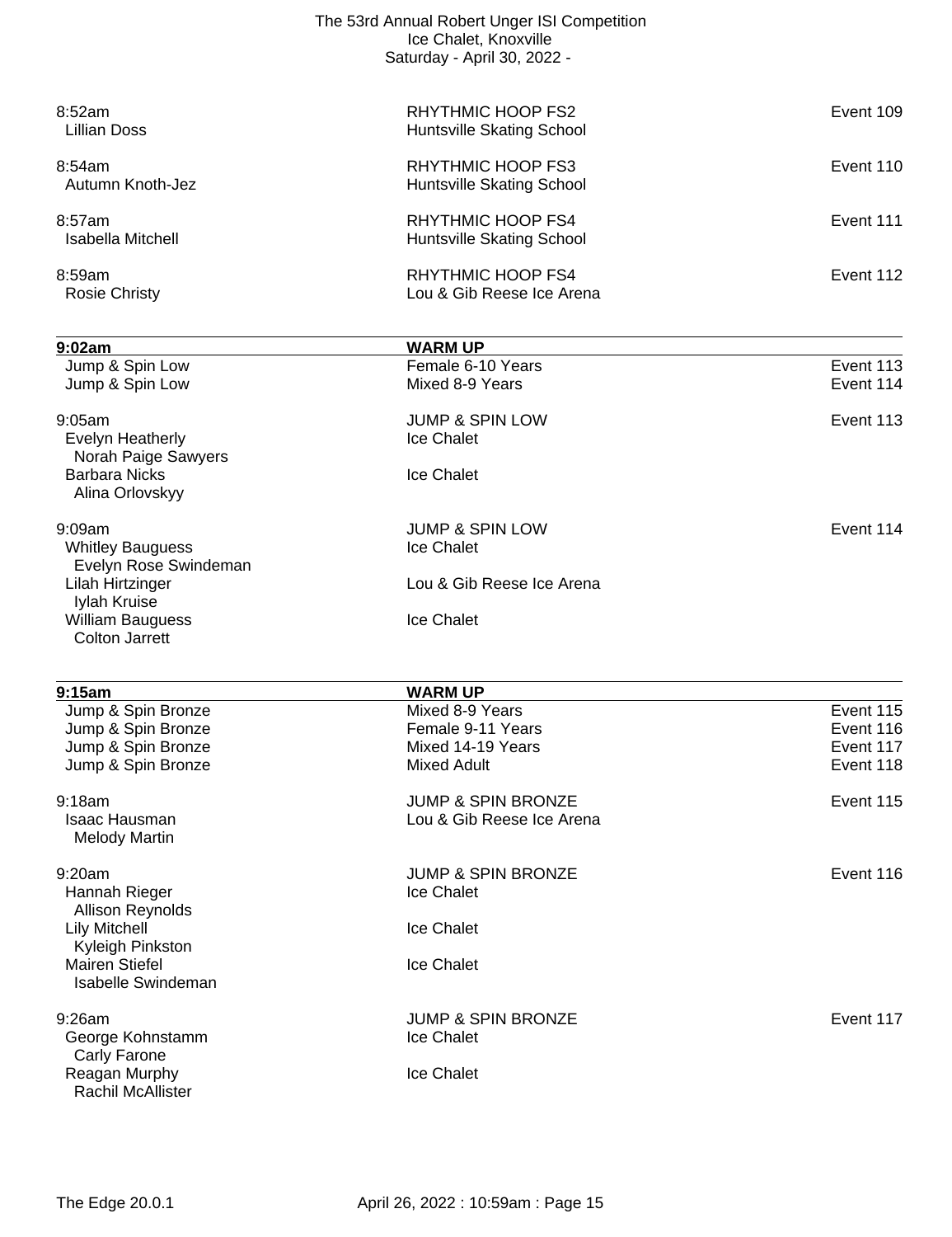Helen Sylvester

### 9:30am JUMP & SPIN BRONZE Event 118 Huntsville Skating School

| 9:32am                                           | <b>WARM UP</b>                |           |
|--------------------------------------------------|-------------------------------|-----------|
| Jump & Spin Silver                               | Female 10-14 Years            | Event 119 |
| Jump & Spin Silver                               | Female 12-15 Years            | Event 120 |
| Jump & Spin Silver                               | Mixed 13-26 Years             | Event 121 |
| Jump & Spin Silver                               | <b>Female Adult</b>           | Event 122 |
| 9:35am                                           | <b>JUMP &amp; SPIN SILVER</b> | Event 119 |
| Samantha Bauguess<br>Samantha Rieger             | Ice Chalet                    |           |
| Ella Schall<br><b>Adalyn Martin</b>              | Lou & Gib Reese Ice Arena     |           |
| <b>Isabella Mitchell</b><br><b>Haley McAdams</b> | Huntsville Skating School     |           |
| 9:42am                                           | <b>JUMP &amp; SPIN SILVER</b> | Event 120 |
| <b>Maddison Ragle</b><br>Ava Burleson            | Ice Chalet                    |           |
| <b>Caitlin Orr</b><br>Alexandra Amyx             | Lou & Gib Reese Ice Arena     |           |
| <b>Charlotte Hardt</b><br>Alice Jinks            | Huntsville Skating School     |           |
| 9:50am                                           | <b>JUMP &amp; SPIN SILVER</b> | Event 121 |
| Leah Dalili<br>Alisa Apostoaei                   | Ice Chalet                    |           |
| Lillyanna Jacklet<br>Josie Jarrett               | Ice Chalet                    |           |
| Andrew Giovengo<br>Grace Graham                  | Ice Chalet                    |           |
| $9:57$ am                                        | <b>JUMP &amp; SPIN SILVER</b> | Event 122 |
| Autumn Knoth-Jez<br>Jennifer Arnold              | Huntsville Skating School     |           |

# **10:00am RESURFACE**

# **10:15am WARM UP** Mixed 18-20 Years **Event 123**  Jump & Spin Platinum Mixed 16-19 Years Event 124 Jump & Spin Platinum 10:18am JUMP & SPIN GOLD Event 123 Bonnie Dudley Jaedyn Sobota Jeshua Jacklet **International Community** Ice Chalet Shannon Davis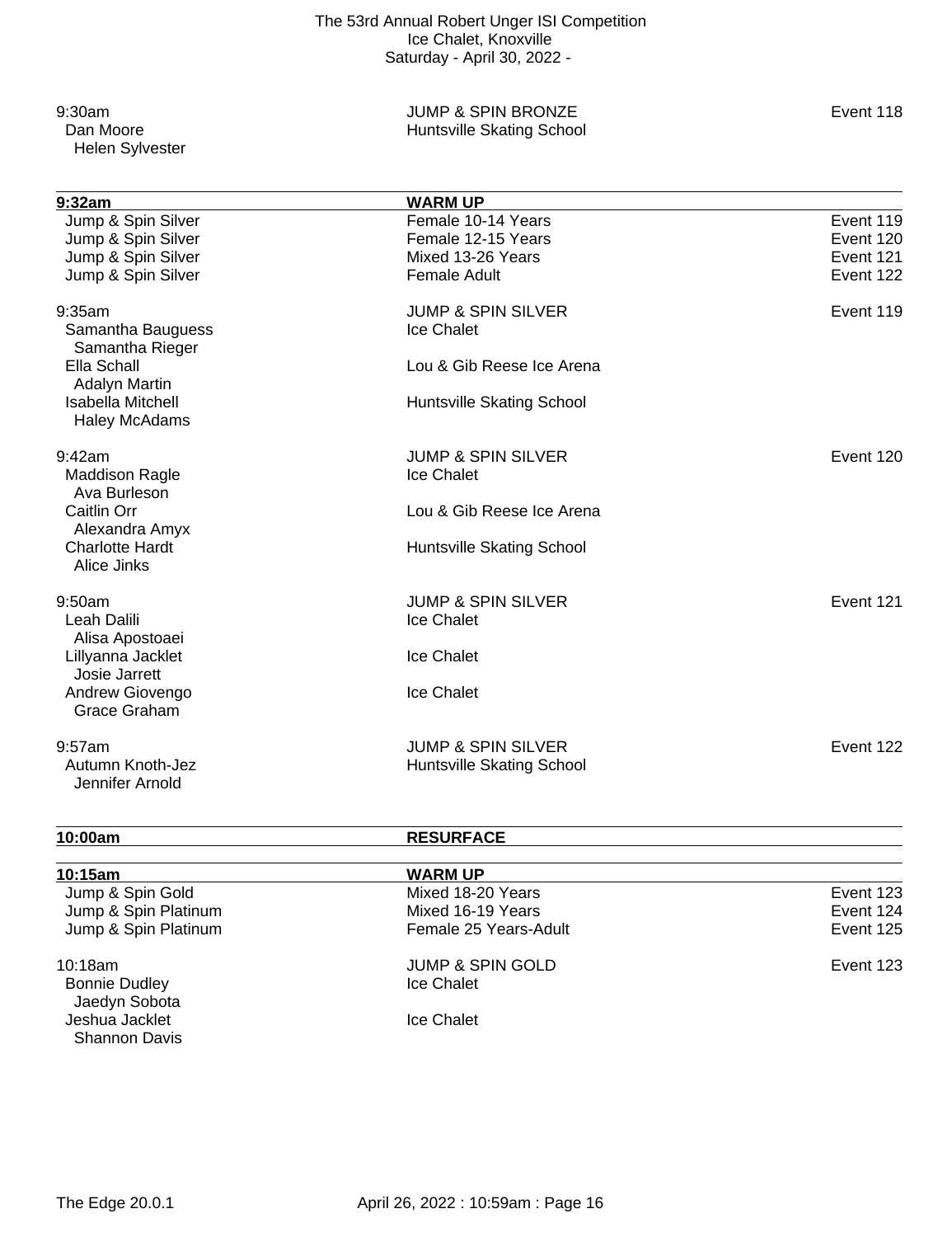| 10:23am<br>Noah Hausman                          | <b>JUMP &amp; SPIN PLATINUM</b><br>Lou & Gib Reese Ice Arena | Event 124 |
|--------------------------------------------------|--------------------------------------------------------------|-----------|
| Abigail Bagent<br>Ericka Walter<br>Sarah Vincent | Huntsville Skating School                                    |           |
| 10:28am                                          | <b>JUMP &amp; SPIN PLATINUM</b>                              | Event 125 |
| Amanda Bates<br>Jessi Buchko                     | Ice Chalet                                                   |           |
| 10:30am                                          | <b>WARM UP</b>                                               |           |
| Special Skater 1                                 | Male 10 Years                                                | Event 126 |
| Special Skater 1                                 | Male 10 Years                                                | Event 127 |
| Special Skater 2                                 | Female 23 Years                                              | Event 128 |
| Special Skater 3                                 | Female 28 Years                                              | Event 129 |
| Special Skater 3                                 | Male Adult                                                   | Event 130 |
| Special Skater 4                                 | <b>Female Adult</b>                                          | Event 131 |
| 10:35am                                          | <b>SPECIAL SKATER 1</b>                                      | Event 126 |
| <b>Paul Davis</b>                                | Huntsville Skating School                                    |           |
| 10:37am                                          | <b>SPECIAL SKATER 1</b>                                      | Event 127 |
| <b>Erik Davis</b>                                | Huntsville Skating School                                    |           |
| 10:39am                                          | <b>SPECIAL SKATER 2</b>                                      | Event 128 |
| Laura Beth Matus                                 | Huntsville Skating School                                    |           |
| 10:41am                                          | <b>SPECIAL SKATER 3</b>                                      | Event 129 |
| Carolyn Snoddy                                   | Huntsville Skating School                                    |           |
| 10:43am                                          | <b>SPECIAL SKATER 3</b>                                      | Event 130 |
| <b>Anthony Lewis</b>                             | Huntsville Skating School                                    |           |
| 10:45am                                          | <b>SPECIAL SKATER 4</b>                                      | Event 131 |
| <b>Kelly Rice</b>                                | Huntsville Skating School                                    |           |
|                                                  |                                                              |           |
| <u>10:47am</u><br>Stroking Pre Alpha             | <b>WARM UP</b><br>Female 6-7 Years                           | Event 132 |
| Stroking Pre Alpha-Alpha                         | Female 6-7 Years                                             | Event 133 |
| Stroking Alpha                                   | Mixed 8-9 Years                                              | Event 134 |
| <b>Stroking Beta</b>                             | Female 7-8 Years                                             | Event 135 |
| <b>Stroking Beta</b>                             | Female 9 Years                                               | Event 136 |
| Stroking Pre Alpha                               | Female 13 Years                                              | Event 137 |
| 10:47am                                          | STROKING PRE ALPHA                                           | Event 132 |
|                                                  |                                                              |           |

Maya Chohan Ice Chalet<br>
Ryan Allen Ice Chalet Ryan Allen<br>
Faith Blair<br>
Faith Blair<br>
Ice Chalet Faith Blair

10:52am STROKING PRE ALPHA-ALPHA Event 133 Savannah Christian **International Chalet**<br>Ice Chalet Ice Chalet Evelyn Heatherly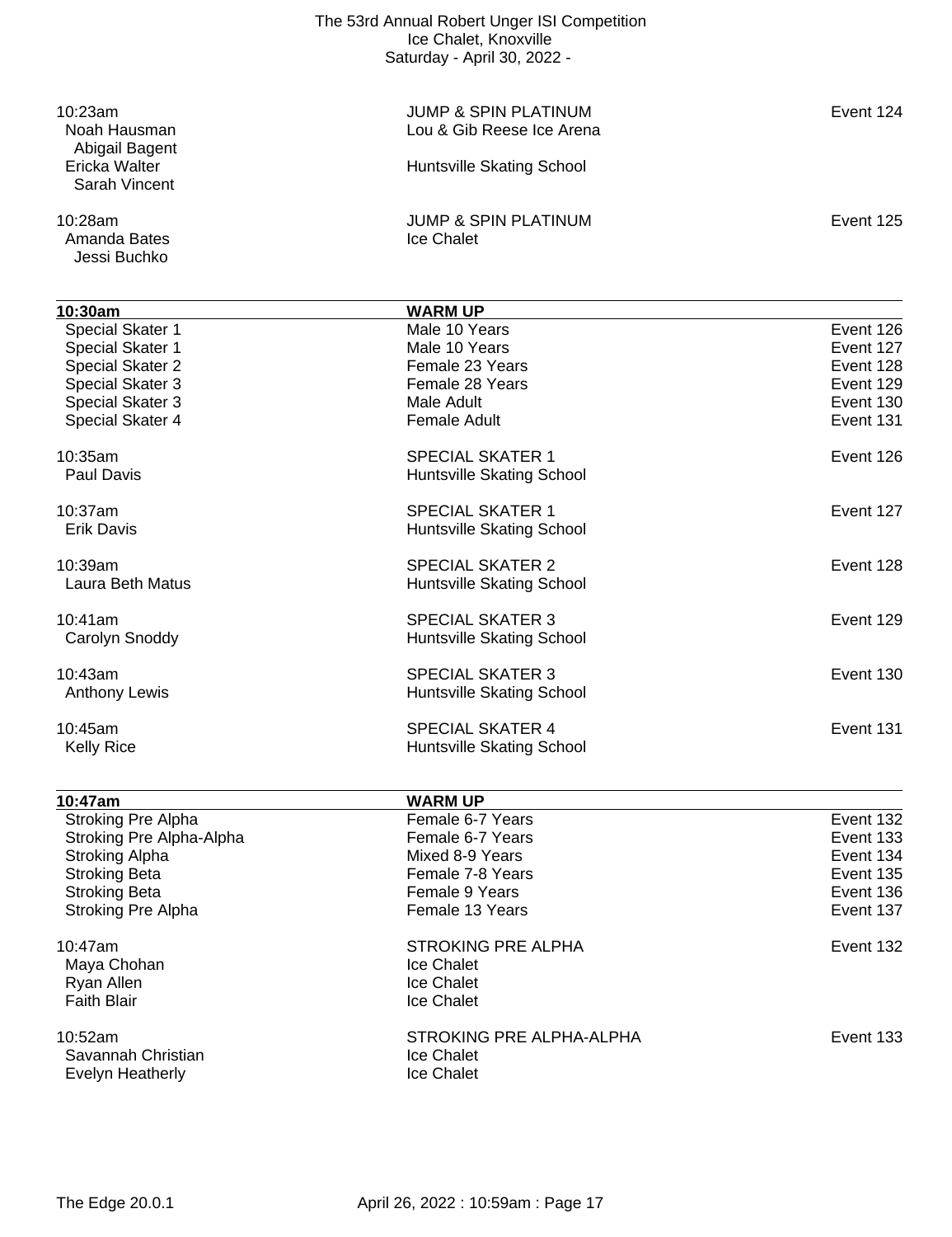| 10:55am<br><b>William Bauguess</b><br>Ella Neal                                                                                                                                | <b>STROKING ALPHA</b><br>Ice Chalet<br>Edge Ice Center                                                                          | Event 134                                                                               |
|--------------------------------------------------------------------------------------------------------------------------------------------------------------------------------|---------------------------------------------------------------------------------------------------------------------------------|-----------------------------------------------------------------------------------------|
| 10:58am<br>Alina Orlovskyy<br>Lilah Hirtzinger                                                                                                                                 | <b>STROKING BETA</b><br>Ice Chalet<br>Lou & Gib Reese Ice Arena                                                                 | <b>Event 135</b>                                                                        |
| 11:01am<br>Iylah Kruise<br>Evelyn Rose Swindeman                                                                                                                               | <b>STROKING BETA</b><br>Lou & Gib Reese Ice Arena<br>Ice Chalet                                                                 | Event 136                                                                               |
| 11:04am<br>Zoey Jones                                                                                                                                                          | <b>STROKING PRE ALPHA</b><br>Ice Chalet                                                                                         | Event 137                                                                               |
| 11:05am                                                                                                                                                                        | <b>WARM UP</b>                                                                                                                  |                                                                                         |
| <b>Stroking Alpha</b><br><b>Stroking Beta</b><br><b>Stroking Beta</b><br><b>Stroking Beta-Gamma</b><br><b>Stroking Gamma</b><br><b>Stroking Delta</b><br><b>Stroking Delta</b> | Female 16 Years<br>Female 9-10 Years<br>Male Adult<br>Mixed 14 Years<br><b>Female Adult</b><br>Mixed 8 Years<br>Female 12 Years | Event 138<br>Event 139<br>Event 140<br>Event 141<br>Event 142<br>Event 143<br>Event 144 |
| 11:05am<br>Amy Davis                                                                                                                                                           | <b>STROKING ALPHA</b><br>Ice Chalet                                                                                             | Event 138                                                                               |
| 11:07am<br>Norah Paige Sawyers<br>Elienna Maxwell                                                                                                                              | <b>STROKING BETA</b><br>Ice Chalet<br>Ice Chalet                                                                                | Event 139                                                                               |
| 11:10am<br>Dan Moore                                                                                                                                                           | <b>STROKING BETA</b><br>Huntsville Skating School                                                                               | Event 140                                                                               |
| 11:11am<br>George Kohnstamm<br>Mollie O'Beirne                                                                                                                                 | STROKING BETA-GAMMA<br>Ice Chalet<br>Huntsville Skating School                                                                  | Event 141                                                                               |
| 11:14am<br>Rebecca Booth                                                                                                                                                       | <b>STROKING GAMMA</b><br>Huntsville Skating School                                                                              | Event 142                                                                               |
| 11:16am<br><b>Whitley Bauguess</b><br><b>Colton Jarrett</b><br>Eden McMahan                                                                                                    | <b>STROKING DELTA</b><br><b>Ice Chalet</b><br><b>Ice Chalet</b><br>Ice Chalet                                                   | Event 143                                                                               |
| 11:20am<br>Sophie Caffrey                                                                                                                                                      | <b>STROKING DELTA</b><br>Ice Chalet                                                                                             | Event 144                                                                               |
| 11:22am                                                                                                                                                                        | <b>WARM UP</b>                                                                                                                  |                                                                                         |
| <b>Stroking FS1</b><br><b>Stroking FS1</b><br><b>Stroking FS1</b><br><b>Stroking FS2</b>                                                                                       | Female 8-9 Years<br>Female 10-11 Years<br>Female 16-24 Years<br>Female 10-11 Years                                              | Event 145<br>Event 146<br>Event 147<br>Event 148                                        |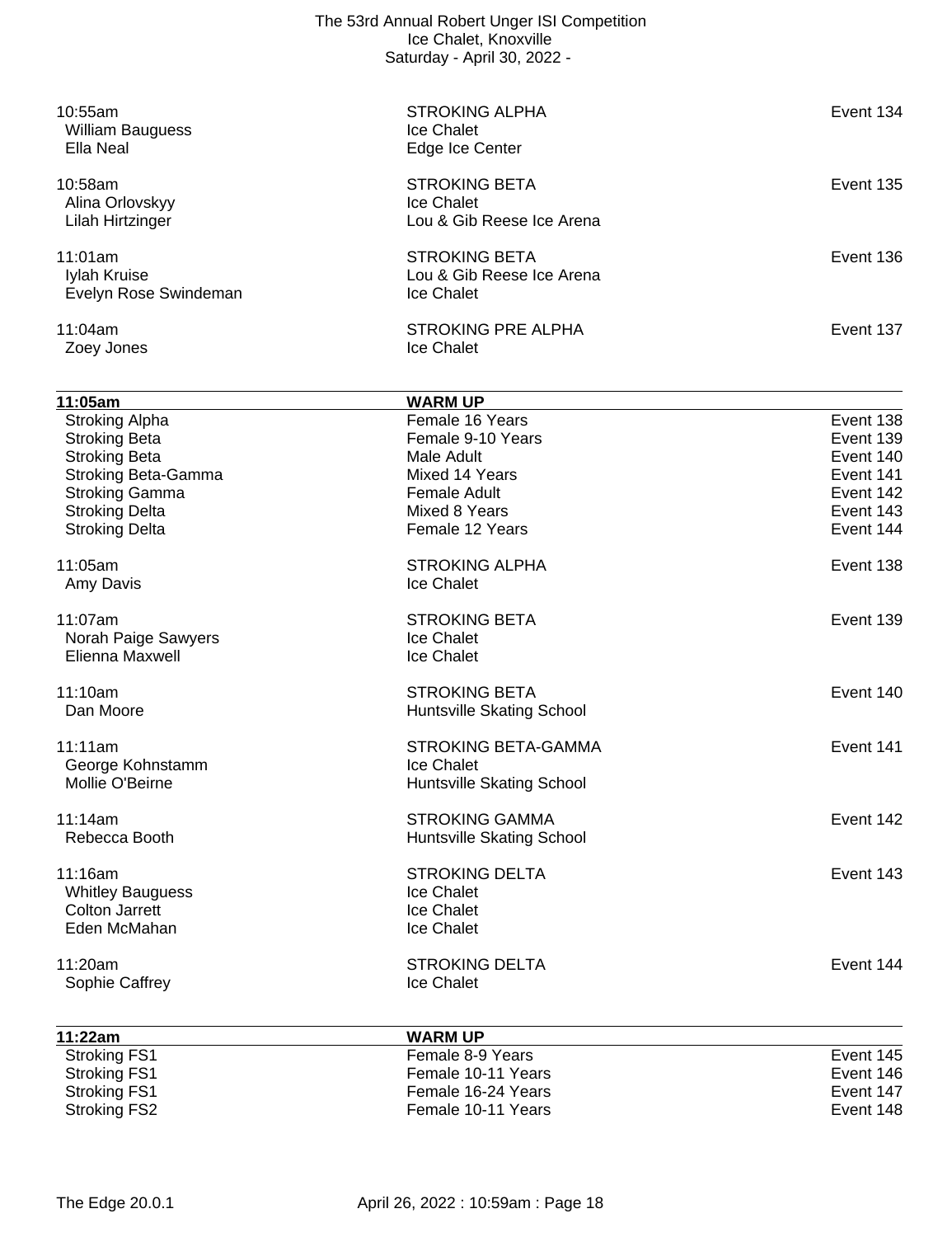| 11:22am<br><b>Brooke Ming</b>   | <b>STROKING FS1</b><br>Huntsville Skating School | Event 145 |
|---------------------------------|--------------------------------------------------|-----------|
| Emma Nolen                      | Ice Chalet                                       |           |
| 11:25am                         | <b>STROKING FS1</b>                              | Event 146 |
| <b>Claire Clayton</b>           | Huntsville Skating School                        |           |
| <b>Isabelle Swindeman</b>       | Ice Chalet                                       |           |
| 11:28am                         | <b>STROKING FS1</b>                              | Event 147 |
| Carly Farone                    | Ice Chalet                                       |           |
| <b>Grace King</b>               | Ice Chalet                                       |           |
| 11:31am                         | <b>STROKING FS2</b>                              | Event 148 |
| Reese McMahan                   | Ice Chalet                                       |           |
| <b>Mairen Stiefel</b>           | Ice Chalet                                       |           |
| Caitlyn Nix<br>Kyleigh Pinkston | Huntsville Skating School<br>Ice Chalet          |           |
|                                 |                                                  |           |
| 11:37am                         | <b>WARM UP</b>                                   |           |
| Stroking FS2-FS3                | Female 17 Years-Adult                            | Event 149 |
| Stroking FS3-FS4                | Mixed 9-10 Years                                 | Event 150 |
| <b>Stroking FS3</b>             | Female 11-12 Years                               | Event 151 |
| <b>Stroking FS3</b>             | Female 14-15 Years                               | Event 152 |
| 11:37am                         | <b>STROKING FS2-FS3</b>                          | Event 149 |
| <b>Grace Molloy</b>             | Huntsville Skating School                        |           |
| <b>Rachil McAllister</b>        | Ice Chalet                                       |           |
| Helen Sylvester                 | Huntsville Skating School                        |           |
| 11:41am                         | STROKING FS3-FS4                                 | Event 150 |
| Hannah Rieger                   | Ice Chalet                                       |           |
| <b>Megan Stewart</b>            | Huntsville Skating School                        |           |
| <b>Mark Novak</b>               | Huntsville Skating School                        |           |
| Samantha Bauguess               | Ice Chalet                                       |           |
| 11:47am                         | <b>STROKING FS3</b>                              | Event 151 |
| Samantha Rieger                 | Ice Chalet                                       |           |
| <b>Maddison Ragle</b>           | Ice Chalet                                       |           |
| 11:50am                         | <b>STROKING FS3</b>                              | Event 152 |
| Makenna Crowe                   | Edge Ice Center                                  |           |
| <b>Corinne Hawkey</b>           | Ice Chalet                                       |           |
| 11:53am                         | <b>WARM UP</b>                                   |           |
| <b>Stroking FS4</b>             | Female 12-13 Years                               | Event 153 |
| <b>Stroking FS4</b>             | Female 14-15 Years                               | Event 154 |
| <b>Stroking FS4</b>             | Female 23 Years                                  | Event 155 |
| 11:53am                         | <b>STROKING FS4</b>                              | Event 153 |
| <b>Charlotte Hardt</b>          | Huntsville Skating School                        |           |
| Leah Dalili                     | Ice Chalet                                       |           |
|                                 |                                                  |           |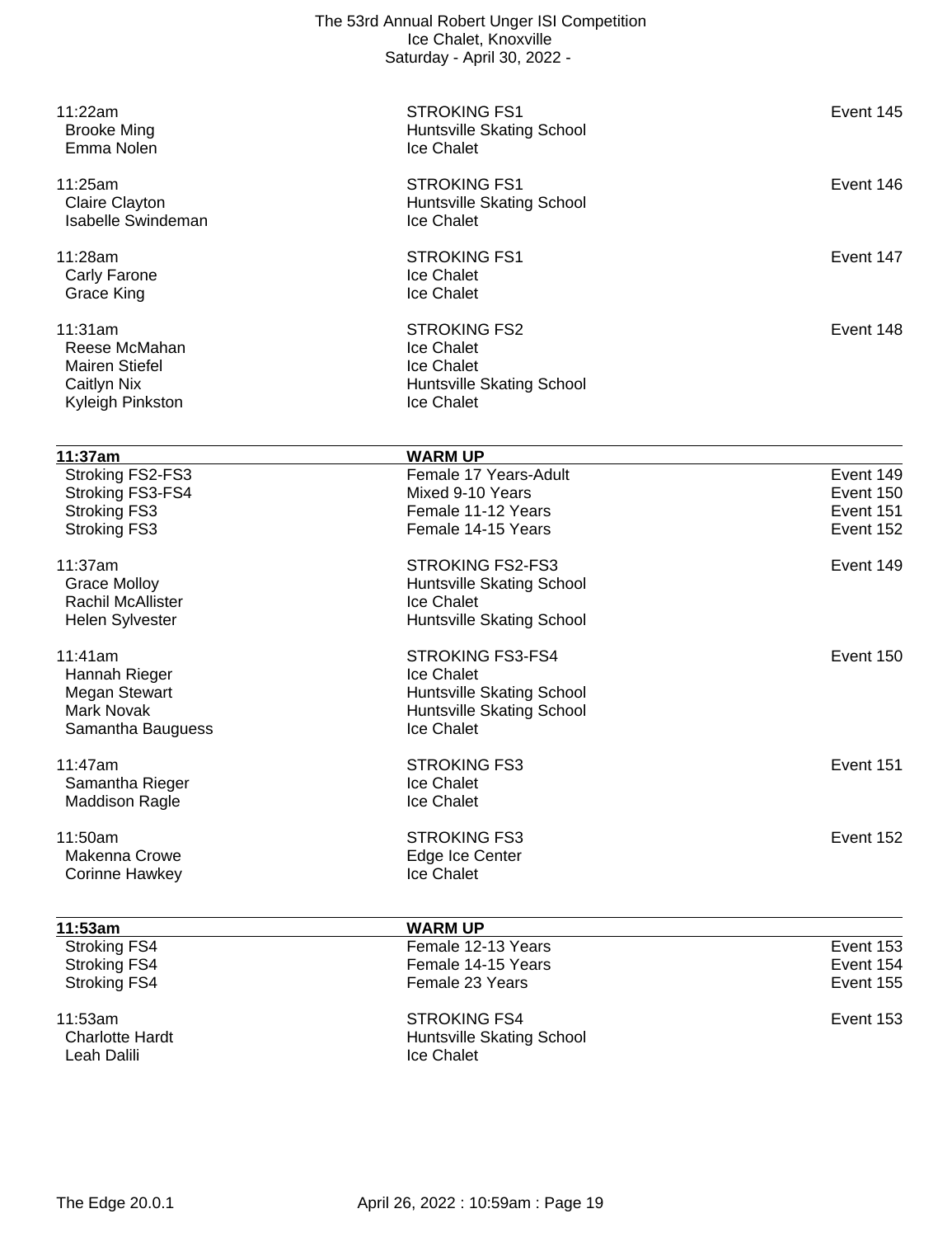| 12:02pm<br>Alexa Roth<br>12:04pm<br>Jean Paradise                            | <b>STROKING FS5</b><br>Ice Chalet<br><b>STROKING FS6</b><br>Huntsville Skating School<br><b>STROKING FS8</b> | Event 156<br>Event 157<br>Event 158 |
|------------------------------------------------------------------------------|--------------------------------------------------------------------------------------------------------------|-------------------------------------|
| 12:05pm<br>Amanda Bates<br>12:07pm<br>Emma Ogle                              | Ice Chalet<br><b>STROKING GOLD</b><br>Ice Chalet                                                             | Event 159                           |
| 12:08pm<br><b>Artistic FS7</b><br>12:13pm<br>Abigail Bagent<br>Jaedyn Sobota | <b>WARM UP</b><br>Mixed 18-20 Years<br><b>ARTISTIC FS7</b><br>Lou & Gib Reese Ice Arena<br>Ice Chalet        | Event 160<br>Event 160              |
| Jeshua Jacklet<br>12:22pm                                                    | Ice Chalet<br><b>RESURFACE</b>                                                                               |                                     |
| 12:37pm                                                                      | <b>PRACTICE</b>                                                                                              |                                     |
|                                                                              | <b>WARM UP</b>                                                                                               |                                     |
|                                                                              | Mixed 16-18 Years                                                                                            | Event 161                           |
| 1:22pm                                                                       |                                                                                                              | Event 162                           |
| Dance Pro Ptnr 7: Tango                                                      |                                                                                                              |                                     |
| Dance Mixed 7: Rocker Foxtrot                                                | Mixed 16-18 Years                                                                                            |                                     |
| $1:27$ pm<br>Abigail Bagent                                                  | <b>TANGO</b><br>Lou & Gib Reese Ice Arena                                                                    | Event 161                           |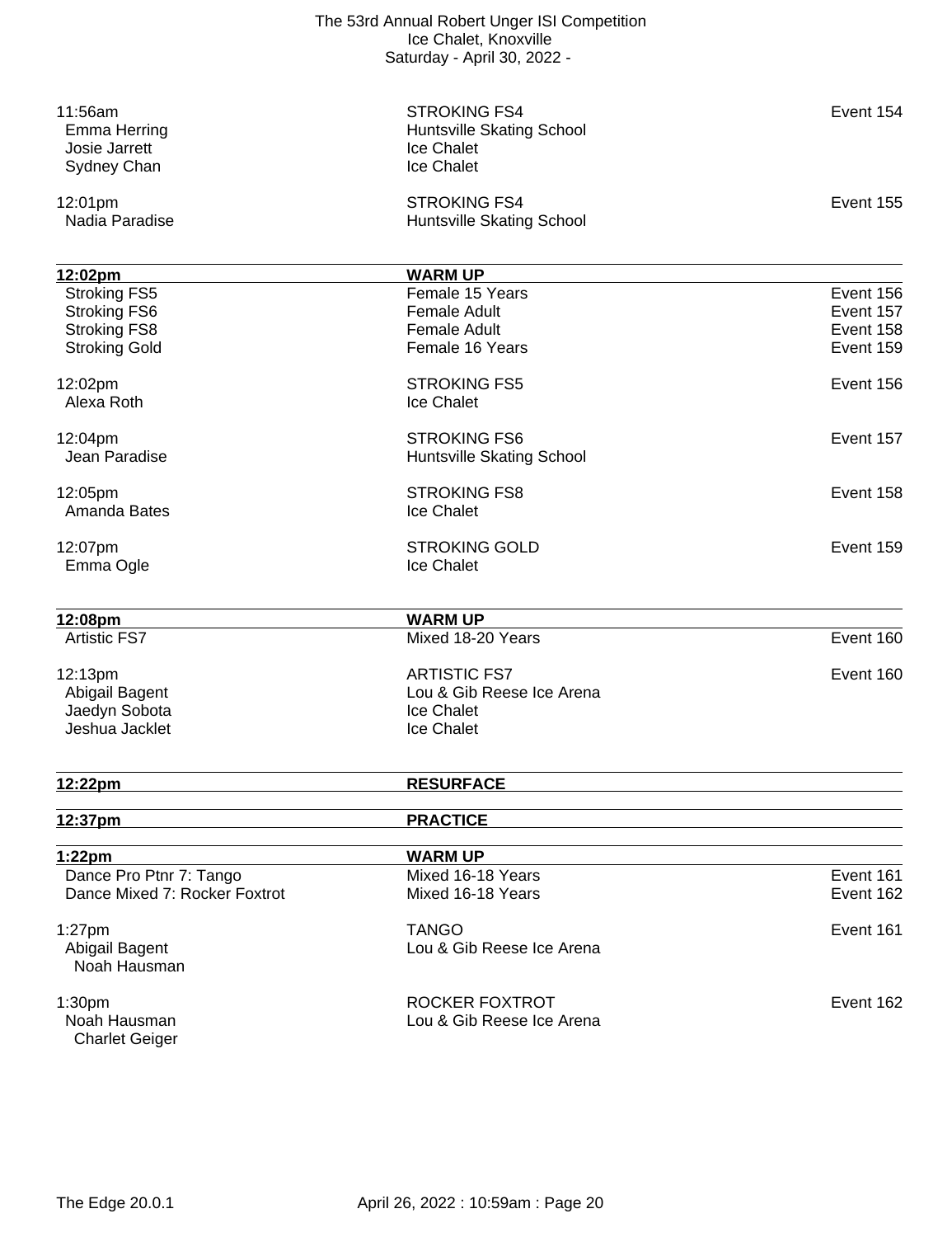| 1:33pm                                               | <b>WARM UP</b>                                                     |           |
|------------------------------------------------------|--------------------------------------------------------------------|-----------|
| Ex. Dance Int'l Silver Samba Platinum                | Female 18 Years                                                    | Event 163 |
| Ex. Rhythm Dance Platinum                            | Female 16 Years                                                    | Event 164 |
| Dance Pro Ptnr 7: Rocker Foxtrot                     | Mixed 16-18 Years                                                  | Event 165 |
| 1:38 <sub>pm</sub><br>Abigail Bagent                 | EX. DANCE INT'L SILVER SAMBA PLATINUM<br>Lou & Gib Reese Ice Arena | Event 163 |
| 1:41 <sub>pm</sub><br>Emma Ogle                      | EX. RHYTHM DANCE PLATINUM<br>Ice Chalet                            | Event 164 |
| 1:43 <sub>pm</sub><br>Noah Hausman<br>Abigail Bagent | ROCKER FOXTROT<br>Lou & Gib Reese Ice Arena                        | Event 165 |

| 1:46pm             | <b>RESURFACE</b>          |           |
|--------------------|---------------------------|-----------|
| $2:01$ pm          | <b>WARM UP</b>            |           |
| Tot 3              | Male 4 Years              | Event 166 |
| Pre Alpha          | Female 6-7 Years          | Event 167 |
| Pre Alpha          | Female 7 Years            | Event 168 |
| Pre Alpha          | Female 9-13 Years         | Event 169 |
| Alpha              | Female 6-7 Years          | Event 170 |
| 2:06pm             | TOT <sub>3</sub>          | Event 166 |
| Ron Blair          | Ice Chalet                |           |
| 2:08pm             | PRE ALPHA                 | Event 167 |
| <b>Faith Blair</b> | Ice Chalet                |           |
| Phia Reed          | Ice Chalet                |           |
| 2:12 <sub>pm</sub> | PRE ALPHA                 | Event 168 |
| Ryan Allen         | Ice Chalet                |           |
| Savannah Christian | Ice Chalet                |           |
| Phoebe Reed        | Ice Chalet                |           |
| 2:18pm             | PRE ALPHA                 | Event 169 |
| Paige Reed         | Ice Chalet                |           |
| Zoey Jones         | Ice Chalet                |           |
| $2:22$ pm          | <b>ALPHA</b>              | Event 170 |
| Evelyn Heatherly   | Ice Chalet                |           |
| Kylie Harden       | Huntsville Skating School |           |
|                    |                           |           |
| 2:26pm             | <b>WARM UP</b>            |           |
| Alpha              | Male 8 Years              | Event 171 |
| Alpha              | Female 9-10 Years         | Event 172 |
| Alpha              | Female 13-16 Years        | Event 173 |
| <b>Beta</b>        | Female 7-9 Years          | Event 174 |
| 2:31 <sub>pm</sub> | <b>ALPHA</b>              | Event 171 |
| William Bauguess   | Ice Chalet                |           |
| 2:33 <sub>pm</sub> | <b>ALPHA</b>              | Event 172 |
| Ella Neal          | Edge Ice Center           |           |
| <b>Piper Reed</b>  | Ice Chalet                |           |

Piper Reed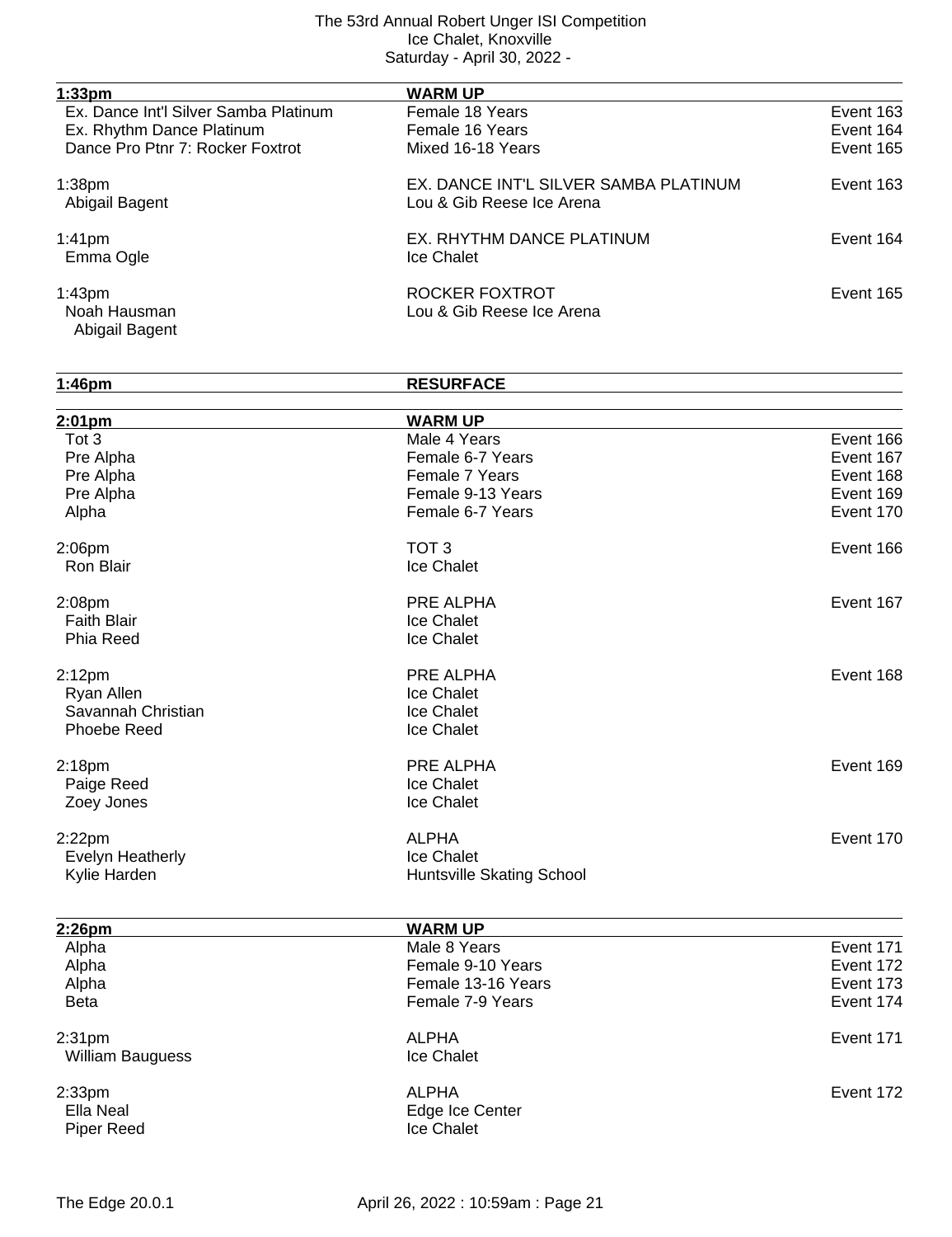| 2:37 <sub>pm</sub>                       | <b>ALPHA</b>                     | Event 173 |
|------------------------------------------|----------------------------------|-----------|
| Amy Davis                                | Ice Chalet                       |           |
| Kelly VanWinkle                          | Ice Chalet                       |           |
| 2:41pm                                   | <b>BETA</b>                      | Event 174 |
| Alina Orlovskyy                          | Ice Chalet                       |           |
| Evelyn Rose Swindeman                    | Ice Chalet                       |           |
| Elienna Maxwell                          | Ice Chalet                       |           |
|                                          |                                  |           |
| 2:47pm                                   | <b>WARM UP</b>                   |           |
| <b>Beta</b>                              | Female 10-14 Years               | Event 175 |
| <b>Beta</b>                              | Female 20 Years                  | Event 176 |
| Gamma                                    | Male 14 Years                    | Event 177 |
| 2:52 <sub>pm</sub>                       | <b>BETA</b>                      | Event 175 |
|                                          | Ice Chalet                       |           |
| Norah Paige Sawyers                      |                                  |           |
| Katelyn Harden<br><b>Allie Killeffer</b> | Huntsville Skating School        |           |
| Mollie O'Beirne                          | Ice Chalet                       |           |
|                                          | <b>Huntsville Skating School</b> |           |
| 3:00pm                                   | <b>BETA</b>                      | Event 176 |
| Kaitlyn Radford                          | Ice Chalet                       |           |
| 3:02pm                                   | <b>GAMMA</b>                     | Event 177 |
| George Kohnstamm                         | Ice Chalet                       |           |
|                                          |                                  |           |
| 3:04pm                                   | <b>WARM UP</b>                   |           |
| <b>Delta</b>                             | Female 6 Years                   | Event 178 |
| Delta                                    | Female 8 Years                   | Event 179 |
| <b>Delta</b>                             | Female 14 Years                  | Event 180 |
| Freestyle 1                              | Female 9-11 Years                | Event 181 |
| Freestyle 2                              | Female 10 Years                  | Event 181 |
| 3:09pm                                   | <b>DELTA</b>                     | Event 178 |
| <b>Barbara Nicks</b>                     | Ice Chalet                       |           |
| 3:11 <sub>pm</sub>                       | <b>DELTA</b>                     | Event 179 |
| <b>Whitley Bauguess</b>                  | Ice Chalet                       |           |
| Eden McMahan                             | Ice Chalet                       |           |
|                                          |                                  |           |
| 3:15pm                                   | <b>DELTA</b>                     | Event 180 |
| <b>Skyler Rose</b>                       | Ice Chalet                       |           |
| 3:17 <sub>pm</sub>                       | <b>FREESTYLE 1</b>               | Event 181 |
| <b>Callie Boucher</b>                    | Lou & Gib Reese Ice Arena        |           |
| <b>Isabelle Swindeman</b>                | Ice Chalet                       |           |
| 3:22pm                                   | <b>FREESTYLE 2</b>               | Event 181 |
| Allison Reynolds                         | Ice Chalet                       |           |
|                                          |                                  |           |
| 3:25pm                                   | <b>WARM UP</b>                   |           |
| Pairs 1                                  | Mixed 8-9 Years                  | Event 182 |
| Ex. Pairs 1                              | Mixed 15-26 Years                | Event 183 |
| Open Pairs Bronze                        | Mixed 16-18 Years                | Event 184 |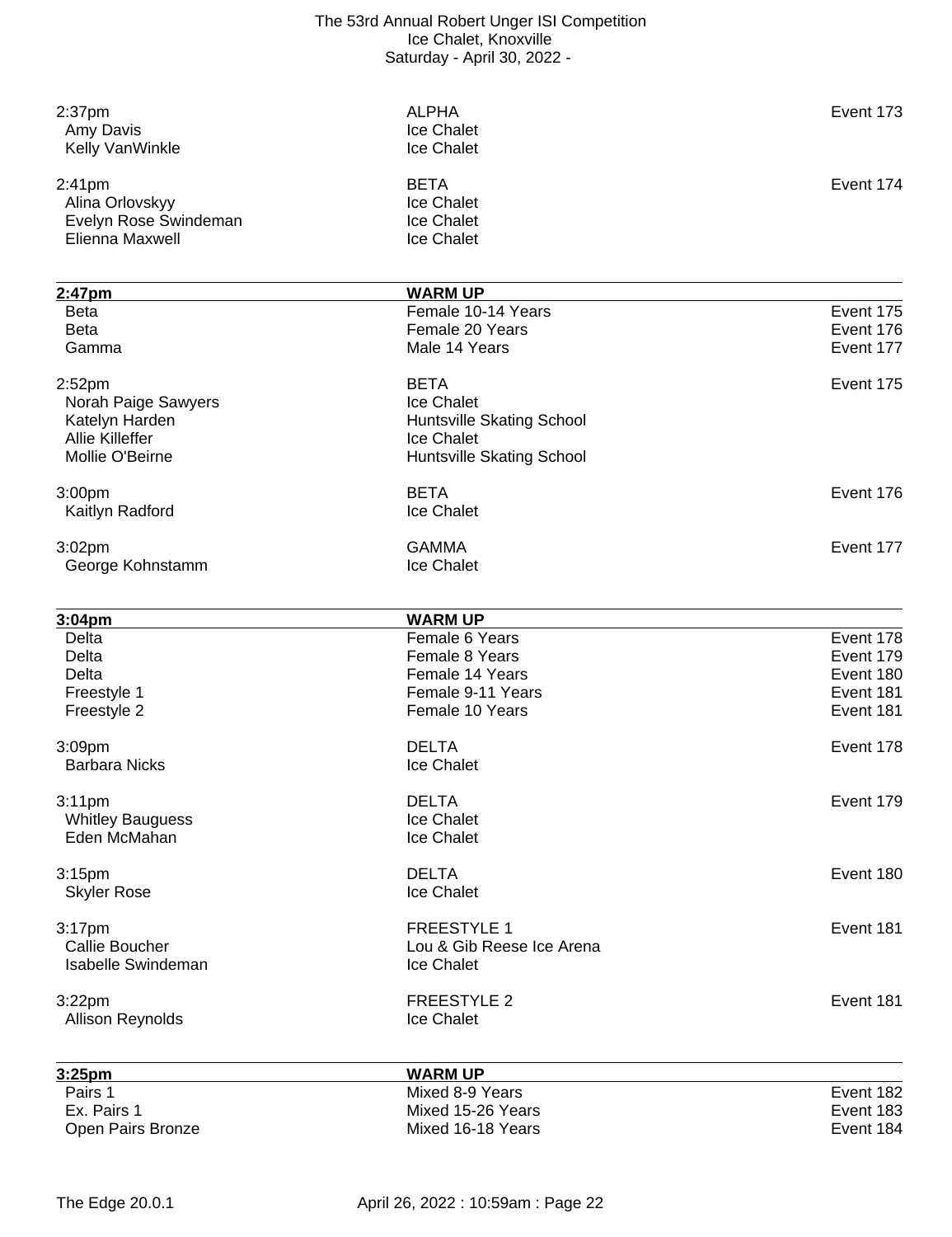| 3:30pm<br><b>Isaac Hausman</b><br><b>Melody Martin</b> | PAIRS <sub>1</sub><br>Lou & Gib Reese Ice Arena         | Event 182              |
|--------------------------------------------------------|---------------------------------------------------------|------------------------|
| 3:32pm<br>Grace Graham<br>Andrew Giovengo              | EX. PAIRS 1<br>Ice Chalet                               | Event 183              |
| 3:35pm<br>Noah Hausman<br><b>Charlet Geiger</b>        | <b>OPEN PAIRS BRONZE</b><br>Lou & Gib Reese Ice Arena   | Event 184              |
| Austin Johnson<br>Abigail Bagent                       | Lou & Gib Reese Ice Arena                               |                        |
| $3:41 \text{pm}$                                       | <b>WARM UP</b>                                          |                        |
| Open FS Gold Short<br>Open FS Platinum                 | Female 19 Years<br>Female 17 Years                      | Event 185<br>Event 186 |
| 3:46pm<br>Kaitlyn Nash                                 | OPEN FS GOLD SHORT<br>Lou & Gib Reese Ice Arena         | Event 185              |
| 3:49pm<br>Ericka Walter                                | <b>OPEN FS PLATINUM</b><br>Huntsville Skating School    | Event 186              |
| 3:54pm                                                 | <b>RESURFACE</b>                                        |                        |
| <u>4:09pm</u>                                          | <b>WARM UP</b>                                          |                        |
| Open FS Gold                                           | Male 18 Years                                           | Event 187              |
| Open FS Gold                                           | Female 19-20 Years                                      | Event 188              |
| Open FS Gold<br>Open FS Platinum Short                 | <b>Female Adult</b><br>Female 17 Years                  | Event 189<br>Event 190 |
| 4:14pm<br>Austin Johnson                               | OPEN FS GOLD<br>Lou & Gib Reese Ice Arena               | Event 187              |
| 4:18pm<br>Kristian Handley<br>Shannon Davis            | OPEN FS GOLD<br>Huntsville Skating School<br>Ice Chalet | Event 188              |
| 4:26pm<br>Jean Paradise                                | OPEN FS GOLD<br>Huntsville Skating School               | Event 189              |
| 4:30pm                                                 | OPEN FS PLATINUM SHORT                                  | Event 190              |

| Ericka Walter<br><b>Huntsville Skating School</b> |  |
|---------------------------------------------------|--|

| 4:34 <sub>pm</sub>      | <b>WARM UP</b>                                     |           |
|-------------------------|----------------------------------------------------|-----------|
| Open FS Bronze          | Male 8 Years                                       | Event 191 |
| Open FS Bronze          | Female 9 Years                                     | Event 192 |
| Open FS Bronze          | Female 11-14 Years                                 | Event 193 |
| Open FS Bronze          | Female 17-24 Years                                 | Event 194 |
| Open FS Bronze          | Female Adult                                       | Event 195 |
| 4:39pm<br>Isaac Hausman | <b>OPEN FS BRONZE</b><br>Lou & Gib Reese Ice Arena | Event 191 |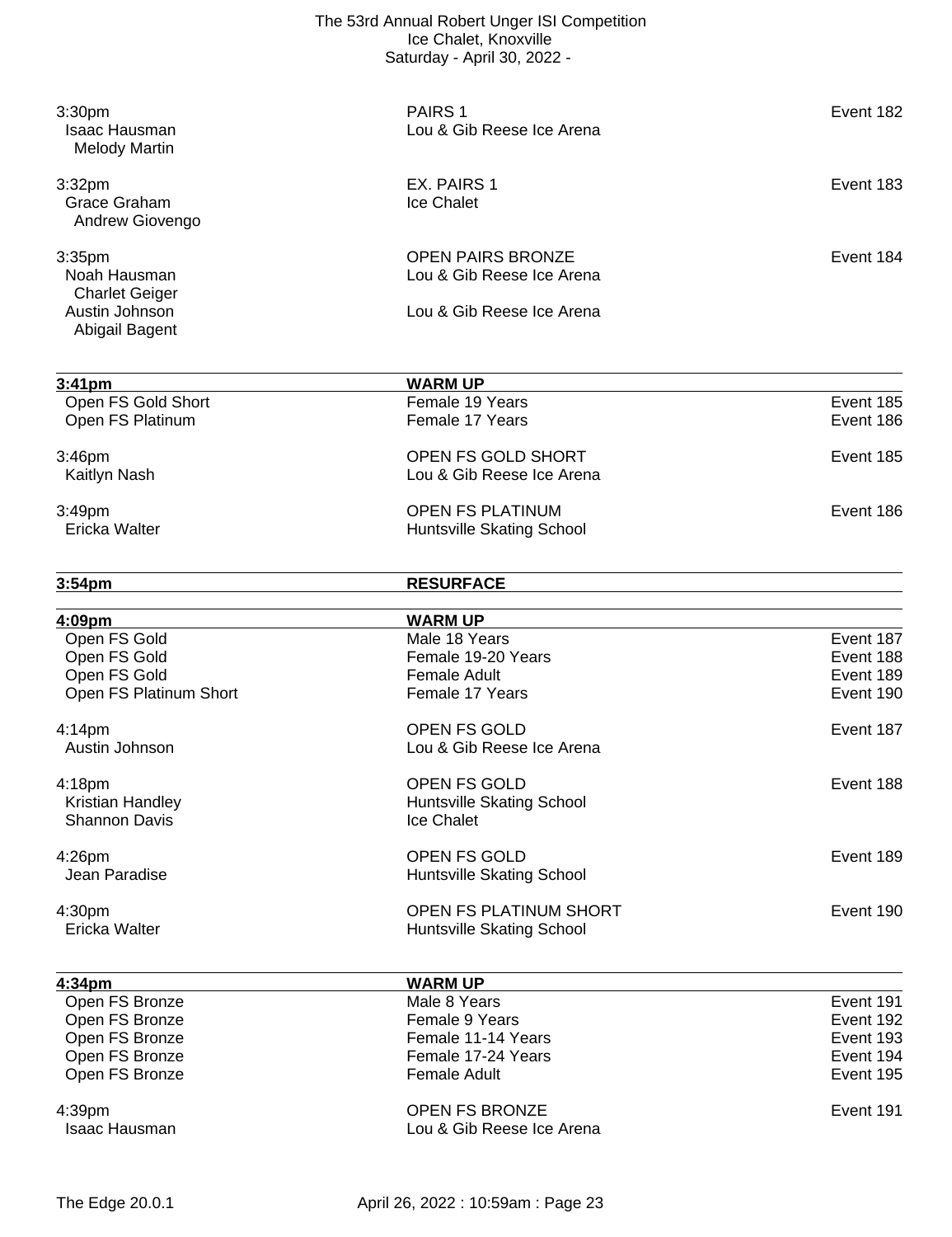| 4:42pm<br>Hannah Rieger                                                           | <b>OPEN FS BRONZE</b><br>Ice Chalet                                                                                       | Event 192 |
|-----------------------------------------------------------------------------------|---------------------------------------------------------------------------------------------------------------------------|-----------|
| 4:45pm<br><b>Adalyn Martin</b><br>Lillyanna Jacklet                               | <b>OPEN FS BRONZE</b><br>Lou & Gib Reese Ice Arena<br>Ice Chalet                                                          | Event 193 |
| 4:51 <sub>pm</sub><br><b>Grace King</b><br>Arwen Roach<br><b>Grace Molloy</b>     | <b>OPEN FS BRONZE</b><br>Ice Chalet<br>Ice Chalet<br>Huntsville Skating School                                            | Event 194 |
| 5:00pm<br>Autumn Knoth-Jez<br><b>Helen Sylvester</b>                              | <b>OPEN FS BRONZE</b><br>Huntsville Skating School<br>Huntsville Skating School                                           | Event 195 |
| 5:06pm                                                                            | <b>WARM UP</b>                                                                                                            |           |
| Freestyle 4                                                                       | Female 10-11 Years                                                                                                        | Event 196 |
| Open FS Silver                                                                    | Female 15-16 Years                                                                                                        | Event 197 |
| Open FS Gold                                                                      | Female 16-18 Years                                                                                                        | Event 198 |
| 5:11pm<br>Samantha Bauguess<br>Ella Schall<br><b>Madeleine Darby</b>              | <b>FREESTYLE 4</b><br>Ice Chalet<br>Lou & Gib Reese Ice Arena<br>Ice Chalet                                               | Event 196 |
| 5:20pm<br>Grace Graham<br>Sydney Chan<br>Alice Jinks<br>Alexa Roth<br>Sabrina Fox | <b>OPEN FS SILVER</b><br>Ice Chalet<br>Ice Chalet<br>Huntsville Skating School<br>Ice Chalet<br>Huntsville Skating School | Event 197 |
|                                                                                   | OPEN FS GOLD                                                                                                              | Event 198 |
| 5:35pm<br><b>Isabela Miller</b>                                                   | Ice Chalet                                                                                                                |           |
| Abigail Bagent                                                                    | Lou & Gib Reese Ice Arena                                                                                                 |           |
| 5:43pm                                                                            | <b>WARM UP</b>                                                                                                            |           |
| Open FS Silver                                                                    | Female 11-12 Years                                                                                                        | Event 199 |
| Open FS Silver                                                                    | Female 13-14 Years                                                                                                        | Event 200 |
| Open FS Silver                                                                    | Female 17-23 Years                                                                                                        | Event 201 |
| 5:48pm<br><b>Isabella Mitchell</b><br>Ella Schall<br><b>Charlotte Hardt</b>       | <b>OPEN FS SILVER</b><br>Huntsville Skating School<br>Lou & Gib Reese Ice Arena<br>Huntsville Skating School              | Event 199 |
| 5:57pm<br>Hannah Hausman<br>Alexandra Amyx<br>Alex Gowans                         | <b>OPEN FS SILVER</b><br>Lou & Gib Reese Ice Arena<br>Lou & Gib Reese Ice Arena<br>Lou & Gib Reese Ice Arena              | Event 200 |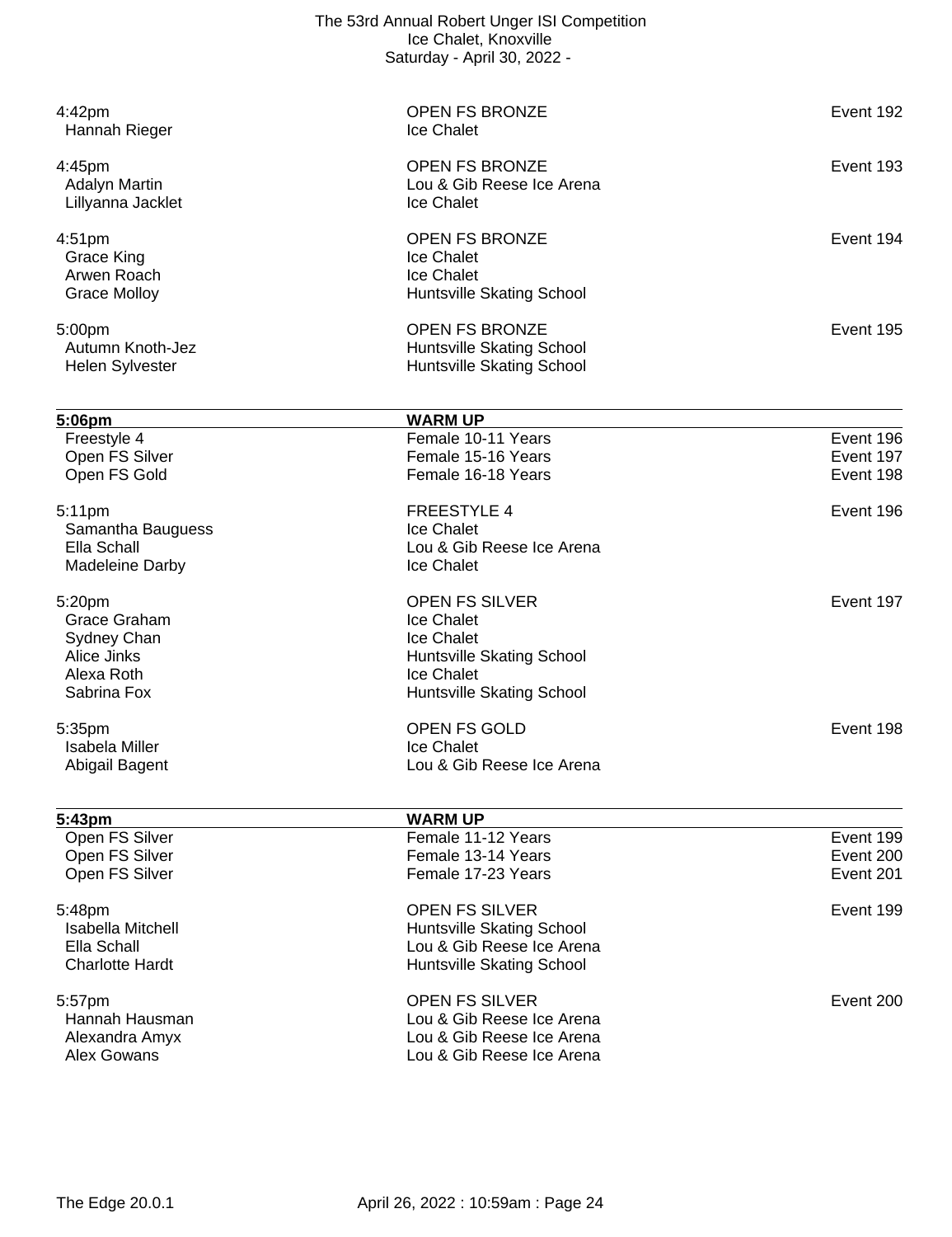6:06pm OPEN FS SILVER Event 201 Cassandre Dodd<br>
Charlet Geiger<br>
Charlet Geiger

Charlet Geiger

Charlet Skating School

Charlet Geiger

Charlet Skating School

Lou & Gib Reese Ice Aren Charlet Geiger **Lou & Gib Reese Ice Arena** Nadia Paradise **Munitipality Contract Contract Contract Contract Contract Contract Contract Contract Contract Contract Contract Contract Contract Contract Contract Contract Contract Contract Contract Contract Contract Cont** 

| 6:15pm                 | <b>RESURFACE</b>          |           |
|------------------------|---------------------------|-----------|
| 6:30pm                 | <b>WARM UP</b>            |           |
| Ex. Freestyle 4        | Female 12 Years           | Event 202 |
| Open FS Silver         | Male 26 Years             | Event 203 |
| Open FS Platinum Short | Male 15-16 Years          | Event 204 |
| Footwork 9-Platinum    | Female 18-25 Years        | Event 205 |
| 6:35pm                 | <b>EX. FREESTYLE 4</b>    | Event 202 |
| <b>Maddison Ragle</b>  | Ice Chalet                |           |
| 6:38pm                 | <b>OPEN FS SILVER</b>     | Event 203 |
| Andrew Giovengo        | Ice Chalet                |           |
| 6:41pm                 | OPEN FS PLATINUM SHORT    | Event 204 |
| Altair Zentgraf        | Ice Chalet                |           |
| Noah Hausman           | Lou & Gib Reese Ice Arena |           |
| 6:49pm                 | FOOTWORK 9-PLATINUM       | Event 205 |
| Jessi Buchko           | Ice Chalet                |           |
| Abigail Bagent         | Lou & Gib Reese Ice Arena |           |
| <b>Bonnie Dudley</b>   | Ice Chalet                |           |
| 6:55pm                 | <b>WARM UP</b>            |           |
| Drama Spot. FS4        | Female 13-14 Years        | Event 206 |
| Drama Spot. FS4        | Female 17 Years           | Event 207 |
|                        | Female 14-20 Years        | Event 208 |
| Drama Spot. FS6        |                           |           |
| 7:00pm                 | <b>DRAMA SPOT. FS4</b>    | Event 206 |
| Hannah Hausman         | Lou & Gib Reese Ice Arena |           |
| Emma Williams          | Huntsville Skating School |           |
| Alex Gowans            | Lou & Gib Reese Ice Arena |           |
| 7:07pm                 | <b>DRAMA SPOT, FS4</b>    | Event 207 |
| <b>Cassandre Dodd</b>  | Huntsville Skating School |           |
| 7:10 <sub>pm</sub>     | DRAMA SPOT. FS6           | Event 208 |
| Sora Imai              | Ice Chalet                |           |
| Kristian Handley       | Huntsville Skating School |           |
| <b>Shannon Davis</b>   | Ice Chalet                |           |
| 7:19pm                 | <b>WARM UP</b>            |           |
| Ensemble               |                           | Event 209 |
| Ensemble               |                           | Event 210 |
| 7:24pm                 | <b>ENSEMBLE</b>           | Event 209 |

Happily Never After **Lou & Gib Reese Ice Arena**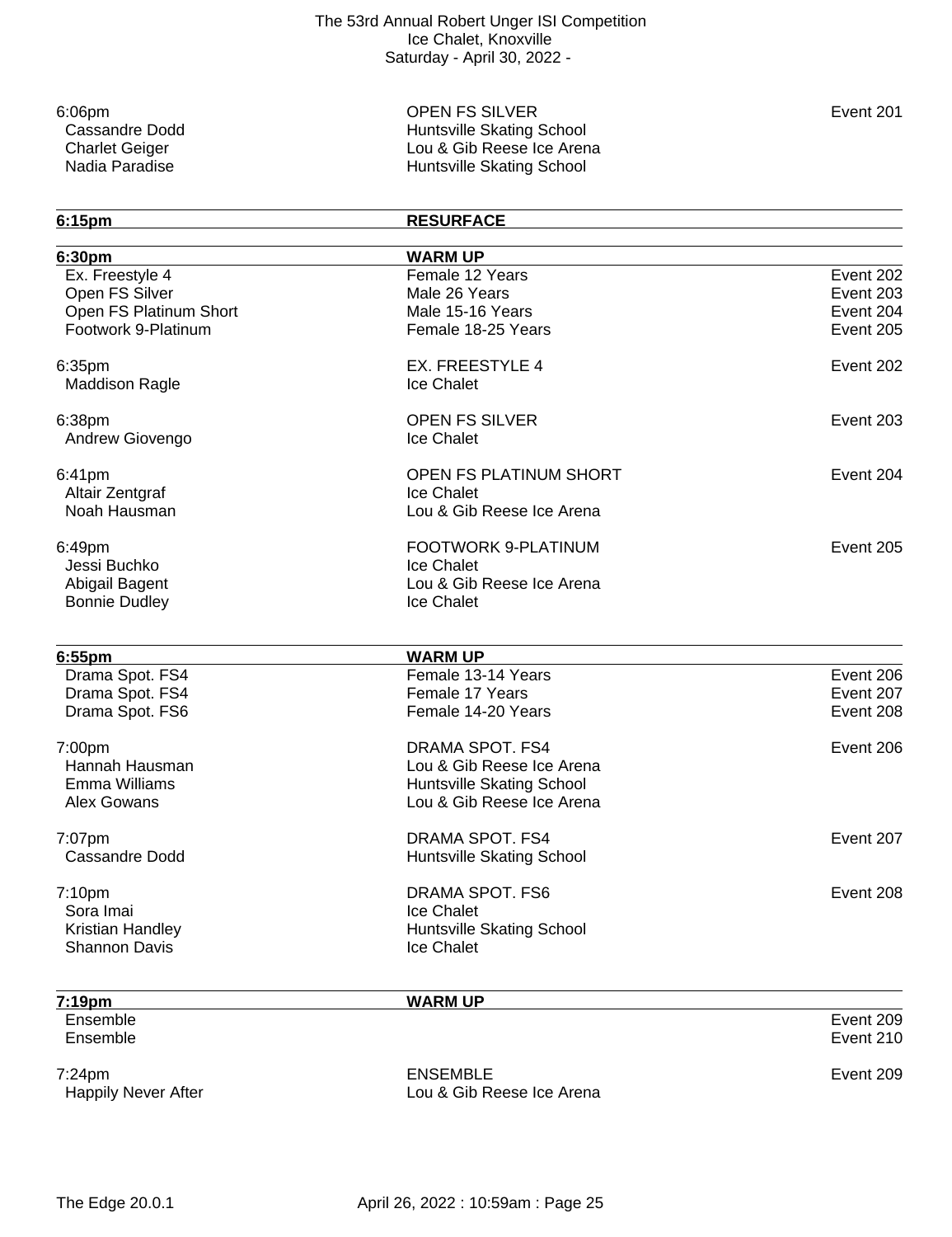| 7:28pm<br>The Treble Makers            | <b>ENSEMBLE</b><br>Lou & Gib Reese Ice Arena | Event 210 |
|----------------------------------------|----------------------------------------------|-----------|
| 7:32pm                                 | <b>WARM UP</b>                               |           |
| Couples Spot. Lt. Ent. Bronze          | Female 9-10 Years                            | Event 211 |
| Couples Spot. Lt. Ent. Silver          | Female 14 Years                              | Event 212 |
| Couples Spot. Lt. Ent. Silver          | Mixed 24-26 Years                            | Event 213 |
| 7:37pm<br>Hannah Rieger                | COUPLES SPOT. LT. ENT. BRONZE<br>Ice Chalet  | Event 211 |
| <b>Allison Reynolds</b>                |                                              |           |
| 7:39pm                                 | COUPLES SPOT. LT. ENT. SILVER                | Event 212 |
| Josie Jarrett                          | Ice Chalet                                   |           |
| Lillyanna Jacklet                      |                                              |           |
| 7:42pm                                 | COUPLES SPOT. LT. ENT. SILVER                | Event 213 |
| <b>Grace King</b><br>Andrew Giovengo   | Ice Chalet                                   |           |
|                                        |                                              |           |
| 7:44pm                                 | <b>WARM UP</b>                               |           |
| Lt. Ent. Spot. FS6-7                   | Mixed 16-18 Years                            | Event 214 |
| Couples Spot. Drama Gold               | Mixed 20 Years                               | Event 215 |
| 7:49pm                                 | LT. ENT. SPOT. FS6-7                         | Event 214 |
| <b>Isabela Miller</b>                  | Ice Chalet                                   |           |
| Austin Johnson                         | Lou & Gib Reese Ice Arena                    |           |
| Jaedyn Sobota                          | Ice Chalet                                   |           |
| 7:58pm                                 | COUPLES SPOT. DRAMA GOLD                     | Event 215 |
| Jeshua Jacklet<br><b>Shannon Davis</b> | Ice Chalet                                   |           |
|                                        |                                              |           |
| 8:01pm                                 | <b>WARM UP</b>                               |           |
| Lt. Ent. Spot. FS1                     | Female 9-14 Years                            | Event 216 |
| Lt. Ent. Spot. FS2-3                   | Mixed 8-11 Years                             | Event 217 |
| 8:06pm                                 | LT. ENT. SPOT. FS1                           | Event 216 |
| <b>Callie Boucher</b>                  | Lou & Gib Reese Ice Arena                    |           |
| Claire Clayton                         | Huntsville Skating School                    |           |
| <b>Haley McAdams</b>                   | Huntsville Skating School                    |           |
| 8:14pm                                 | LT. ENT. SPOT. FS2-3                         | Event 217 |
| <b>Isaac Hausman</b>                   | Lou & Gib Reese Ice Arena                    |           |
| <b>Lillian Doss</b>                    | Huntsville Skating School                    |           |
| Anna Claire Abney                      | Huntsville Skating School                    |           |
| <b>Megan Stewart</b>                   | Huntsville Skating School                    |           |
| 8:24pm                                 | <b>RESURFACE</b>                             |           |
| 8:39pm                                 | <b>WARM UP</b>                               |           |
| Lt. Ent. Spot. FS4                     | Female 15-16 Years                           | Event 218 |
| Lt. Ent. Spot. FS4                     | Male Adult                                   | Event 219 |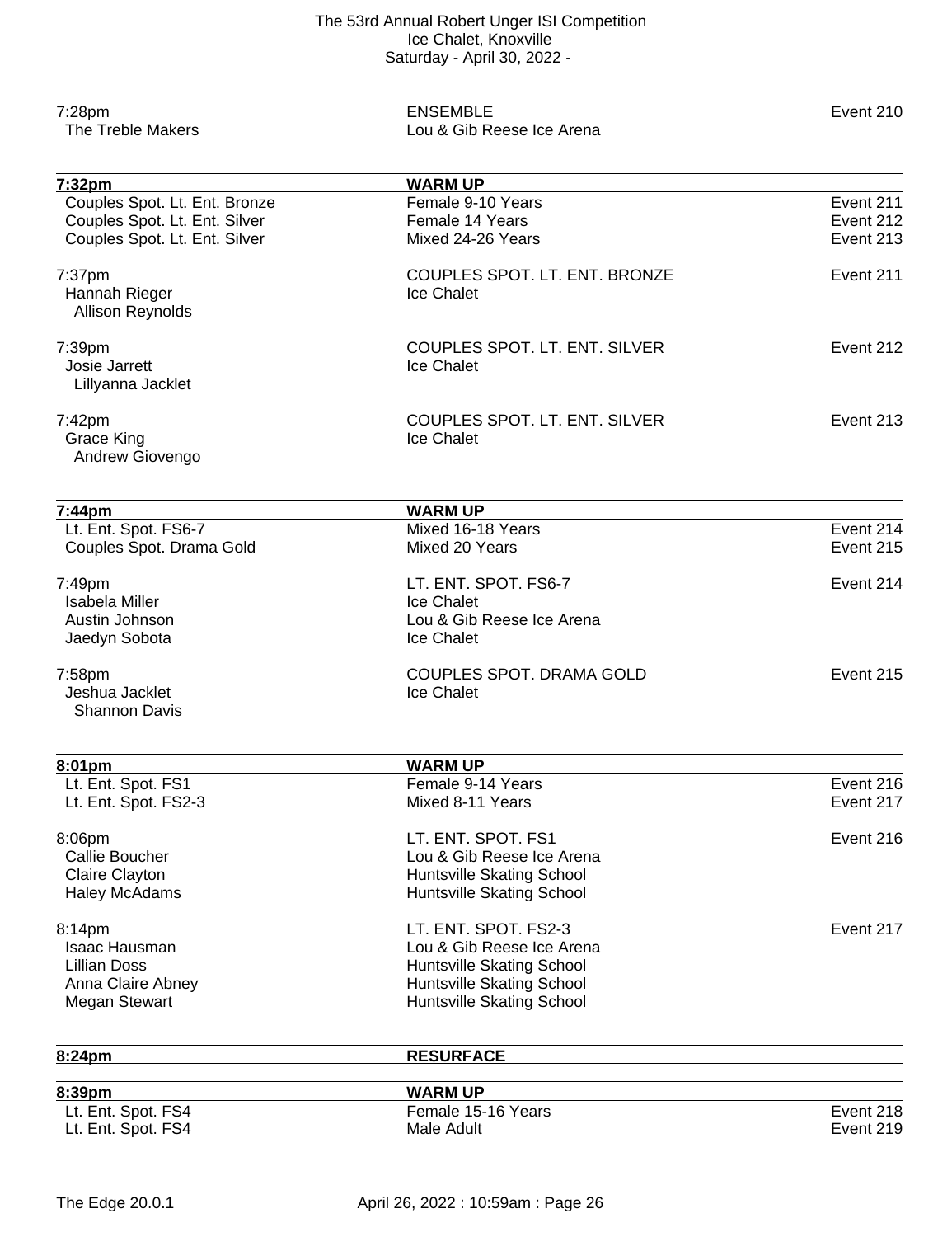| 9:16 <sub>pm</sub>                   | <b>END OF DAYS EVENTS</b>                              |           |
|--------------------------------------|--------------------------------------------------------|-----------|
|                                      |                                                        |           |
| Jungle Book<br><b>Aladdin</b>        | Lou & Gib Reese Ice Arena<br>Ice Chalet                |           |
| 9:01pm                               | THEATER PRODUCTION                                     | Event 220 |
| <b>Theater Production</b>            |                                                        | Event 220 |
| 8:56pm                               | <b>WARM UP</b>                                         |           |
| <b>Tony Knox</b>                     | Ice Chalet                                             |           |
| 8:54pm                               | LT. ENT. SPOT. FS4                                     | Event 219 |
| <b>Kate Early</b><br>Alisa Apostoaei | Ice Chalet<br>Ice Chalet                               |           |
| Alice Jinks<br>Sabrina Fox           | Huntsville Skating School<br>Huntsville Skating School |           |
| 8:44pm                               | LT. ENT. SPOT. FS4                                     | Event 218 |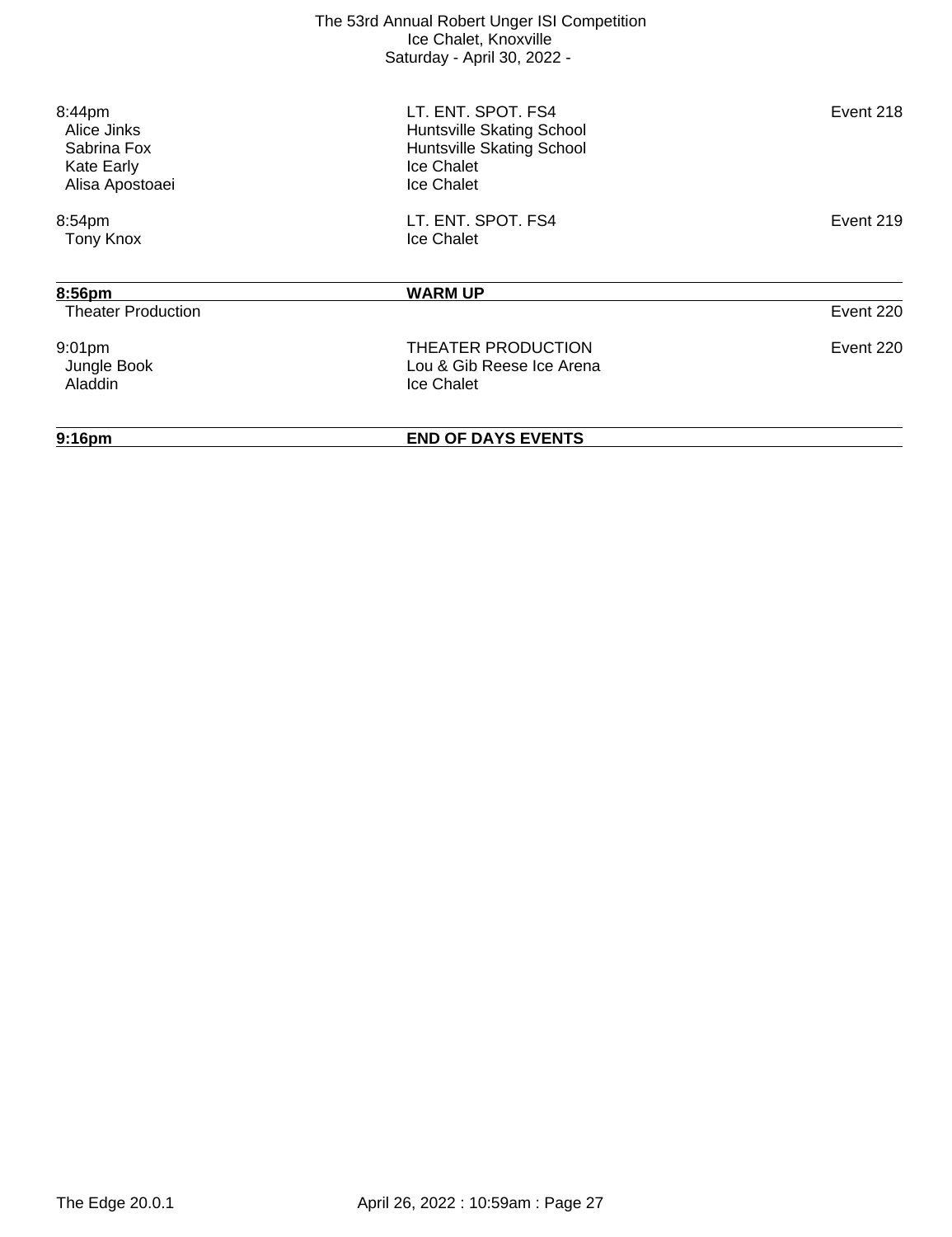| 8:30am                                               | <b>RESURFACE</b>                   |           |
|------------------------------------------------------|------------------------------------|-----------|
| 8:45am                                               | <b>WARM UP</b>                     |           |
| Figures 1                                            | Female 14 Years                    | Event 221 |
| Solo Comp. FS1                                       | Female 9-11 Years                  | Event 222 |
| 8:50am                                               | <b>FIGURES 1</b>                   | Event 221 |
| Josie Jarrett                                        | Ice Chalet                         |           |
| 8:52am                                               | SOLO COMP. FS1                     | Event 222 |
| Emma Nolen                                           | Ice Chalet                         |           |
| <b>Callie Boucher</b>                                | Lou & Gib Reese Ice Arena          |           |
| <b>Isabelle Swindeman</b>                            | Ice Chalet                         |           |
|                                                      |                                    |           |
| 8:56am                                               | <b>WARM UP</b>                     | Event 224 |
| Jump & Spin Team - High<br>Jump & Spin Team - Medium |                                    | Event 223 |
| 9:01am                                               | <b>JUMP &amp; SPIN TEAM - HIGH</b> | Event 224 |
| Old Fogeys & Young Ladies                            | Ice Chalet                         |           |
| <b>Teenage Mutant Ninja Turtles</b>                  | Lou & Gib Reese Ice Arena          |           |
| $9:07$ am                                            | JUMP & SPIN TEAM - MEDIUM          | Event 223 |
| Welcome to the Jungle                                | Ice Chalet                         |           |
| 9:10am                                               | <b>WARM UP</b>                     |           |
| Couples Spot. Char. Low                              | Mixed 6 Years-Adult                | Event 225 |
| Lt. Ent. Spot. FS4                                   | Female 12-13 Years                 | Event 226 |
| 9:15am                                               | <b>COUPLES SPOT. CHAR. LOW</b>     | Event 225 |
| <b>Barbara Nicks</b>                                 | Ice Chalet                         |           |
| Alina Orlovskyy                                      |                                    |           |
| Lilah Hirtzinger                                     | Lou & Gib Reese Ice Arena          |           |
| Iylah Kruise                                         |                                    |           |
| <b>Whitley Bauguess</b><br>Jason Rieger              | Ice Chalet                         |           |
| 9:21am                                               | LT. ENT. SPOT. FS4                 | Event 226 |
| Caitlin Orr                                          | Lou & Gib Reese Ice Arena          |           |
| Alexandra Amyx                                       | Lou & Gib Reese Ice Arena          |           |
|                                                      |                                    |           |
| 9:26am                                               | <b>WARM UP</b>                     |           |
| Couple Spotlight LE Gold                             | Mixed 18 Years                     | Event 227 |
| Couples Spot. Lt. Ent. Gold                          | Female 17-19 Years                 | Event 228 |
| Couples Spot. Char. Gold                             | Female 18 Years                    | Event 229 |
| 9:31am                                               | COUPLE SPOTLIGHT LE GOLD           | Event 227 |
| Austin Johnson                                       | Lou & Gib Reese Ice Arena          |           |
| Abigail Bagent                                       |                                    |           |
| 9:33am                                               | COUPLES SPOT. LT. ENT. GOLD        | Event 228 |
| Cassandre Dodd                                       | Huntsville Skating School          |           |
| Kristian Handley                                     |                                    |           |
|                                                      |                                    |           |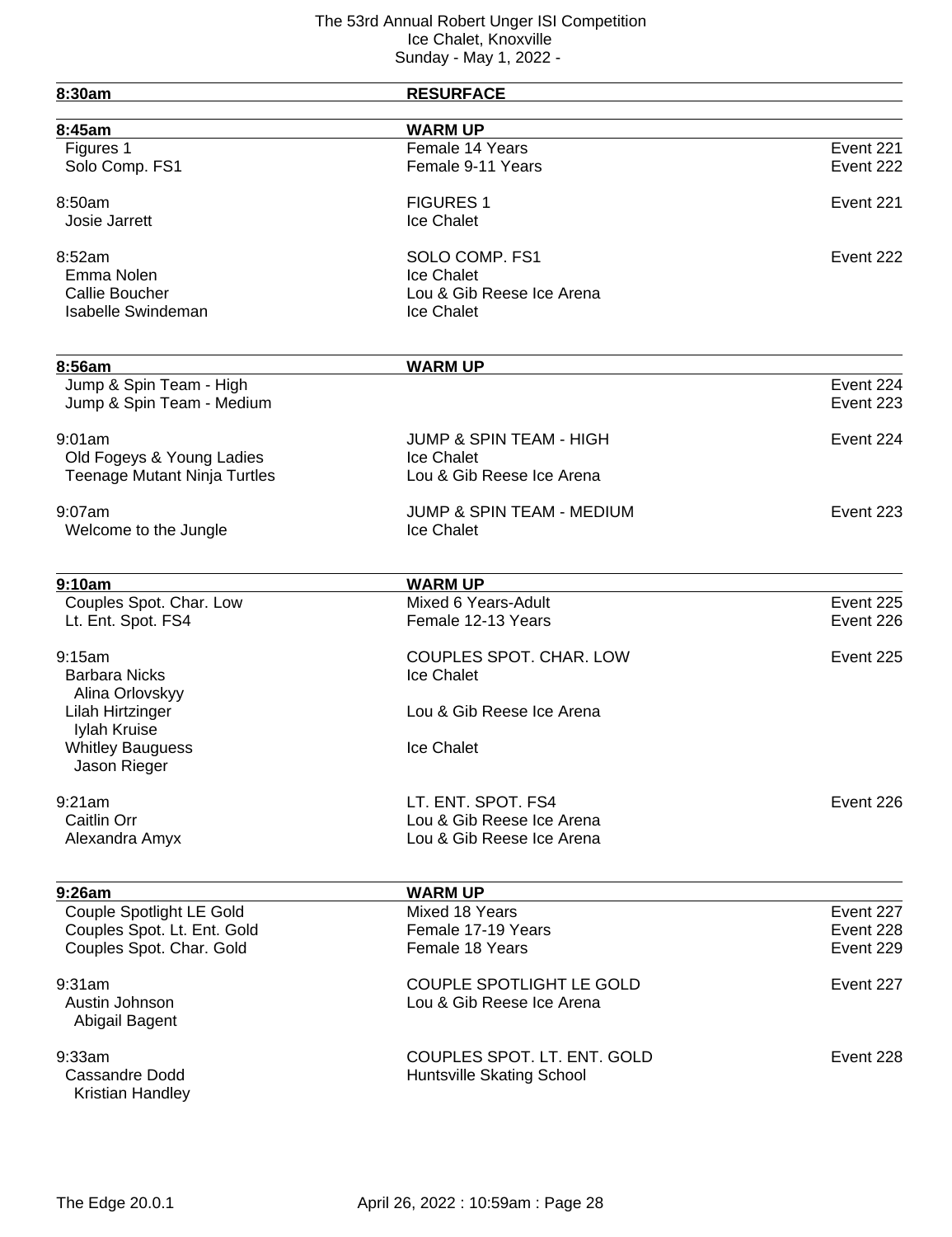Jaedyn Sobota Bonnie Dudley

9:36am COUPLES SPOT. CHAR. GOLD Event 229<br>
Under the Chalet Couples Spot Chalet

| 9:39am                     | <b>WARM UP</b>                   |           |
|----------------------------|----------------------------------|-----------|
| Couples Spot. Char. Silver | Mixed 8 Years-Adult              | Event 230 |
| Couples Spot. Char. Bronze | Female 19 Years                  | Event 231 |
| Char. Spot. FS4            | Female 16-23 Years               | Event 232 |
| 9:44am                     | COUPLES SPOT. CHAR. SILVER       | Event 230 |
| <b>Isaac Hausman</b>       | Lou & Gib Reese Ice Arena        |           |
| <b>Charlet Geiger</b>      |                                  |           |
| <b>Colton Jarrett</b>      | Ice Chalet                       |           |
| <b>Tony Knox</b>           |                                  |           |
| <b>Adalyn Martin</b>       | Lou & Gib Reese Ice Arena        |           |
| Ella Schall                |                                  |           |
| 9:51am                     | COUPLES SPOT. CHAR. BRONZE       | Event 231 |
| <b>Rachil McAllister</b>   | Ice Chalet                       |           |
| Arwen Roach                |                                  |           |
| 9:54am                     | CHAR. SPOT. FS4                  | Event 232 |
| <b>Rosie Christy</b>       | Lou & Gib Reese Ice Arena        |           |
| Nadia Paradise             | <b>Huntsville Skating School</b> |           |
|                            |                                  |           |
| 9:59am                     | <b>WARM UP</b>                   |           |
| Lt. Ent. Spot. Tot 3       | Female 6 Years                   | Event 233 |
| Lt. Ent. Spot. Pre Alpha   | Female 6 Years                   | Event 234 |
| Lt. Ent. Spot. Beta        | Female 7-8 Years                 | Event 235 |
| Drama Spot. Alpha          | Female 9 Years-Adult             | Event 236 |
| Lt. Ent. Spot. Delta       | Female 6 Years                   | Event 237 |
| Drama Spot. FS3            | <b>Female Adult</b>              | Event 238 |
| 10:04am                    | LT. ENT. SPOT. TOT 3             | Event 233 |
| <b>Riley Emmert</b>        | Ice Chalet                       |           |
| 10:06am                    | LT. ENT. SPOT. PRE ALPHA         | Event 234 |
| Maya Chohan                | Ice Chalet                       |           |
| 10:08am                    | LT. ENT. SPOT. BETA              | Event 235 |
| Alina Orlovskyy            | Ice Chalet                       |           |
| Lilah Hirtzinger           | Lou & Gib Reese Ice Arena        |           |
| 10:12am                    | DRAMA SPOT. ALPHA                | Event 236 |
| Ella Neal                  | Edge Ice Center                  |           |
| Christina Swanson          | Frank Southern Bloomington FSC   |           |
| 10:16am                    | LT. ENT. SPOT. DELTA             | Event 237 |
| <b>Barbara Nicks</b>       | Ice Chalet                       |           |
| 10:18am                    | DRAMA SPOT. FS3                  | Event 238 |
| Autumn Knoth-Jez           | Huntsville Skating School        |           |
|                            |                                  |           |

**10:20am RESURFACE**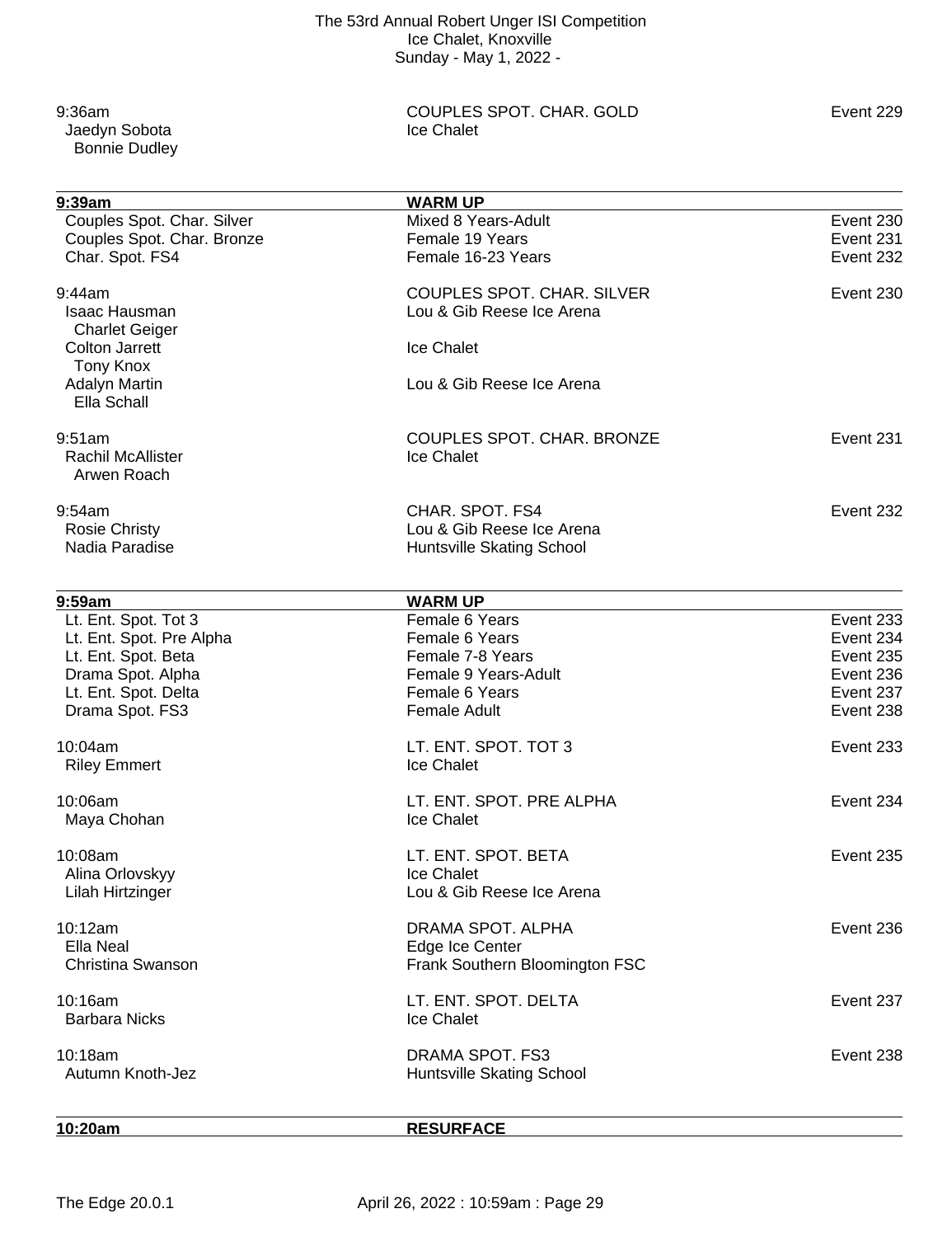| 10:35am                  | <b>WARM UP</b>            |           |
|--------------------------|---------------------------|-----------|
| Char. Spot. FS7          | Male 18 Years             | Event 239 |
| Char. Spot. FS4          | Mixed 9-12 Years          | Event 240 |
| Char. Spot. FS4          | Female 13-14 Years        | Event 241 |
| 10:40am                  | CHAR. SPOT. FS7           | Event 239 |
| Austin Johnson           | Lou & Gib Reese Ice Arena |           |
| 10:43am                  | CHAR. SPOT. FS4           | Event 240 |
| <b>Mark Novak</b>        | Huntsville Skating School |           |
| Samantha Bauguess        | Ice Chalet                |           |
| <b>Isabella Mitchell</b> | Huntsville Skating School |           |
| Caitlin Orr              | Lou & Gib Reese Ice Arena |           |
| 10:53am                  | CHAR. SPOT. FS4           | Event 241 |
| Alexandra Amyx           | Lou & Gib Reese Ice Arena |           |
| <b>Emma Herring</b>      | Huntsville Skating School |           |
| Josie Jarrett            | Ice Chalet                |           |
| Ava Burleson             | Ice Chalet                |           |
| 11:03am                  | <b>WARM UP</b>            |           |
| Char. Spot. FS3          | Female 9-10 Years         | Event 242 |
| Char. Spot. FS3          | Female 11-14 Years        | Event 243 |
| Char. Spot. FS2          | Mixed 8-11 Years          | Event 244 |
|                          |                           |           |
| 11:08am                  | CHAR. SPOT. FS3           | Event 242 |
| Hannah Rieger            | <b>Ice Chalet</b>         |           |
| <b>Lily Mitchell</b>     | Ice Chalet                |           |
| <b>Megan Stewart</b>     | Huntsville Skating School |           |
| 11:16am                  | CHAR. SPOT. FS3           | Event 243 |
| Samantha Rieger          | Ice Chalet                |           |
| <b>Makenna Crowe</b>     | Edge Ice Center           |           |
| 11:21am                  | CHAR. SPOT. FS2           | Event 244 |
| Isaac Hausman            | Lou & Gib Reese Ice Arena |           |
| Caitlyn Nix              | Huntsville Skating School |           |
| 11:26am                  | <b>WARM UP</b>            |           |
| Char. Spot. Alpha        | Male 8 Years              | Event 246 |
| Char. Spot. Beta         | Female 9 Years            | Event 247 |
| Char. Spot. Beta         | Male Adult                | Event 248 |
| Char. Spot. Gamma        | Male 14 Years             | Event 249 |
| Char. Spot. Delta        | Male 8 Years              | Event 250 |
| Char. Spot. FS1          | Mixed 8-12 Years          | Event 245 |
| 11:31am                  | CHAR, SPOT, ALPHA         | Event 246 |
| <b>William Bauguess</b>  | Ice Chalet                |           |
| 11:33am                  | CHAR. SPOT. BETA          | Event 247 |
| Iylah Kruise             | Lou & Gib Reese Ice Arena |           |
|                          |                           |           |
| 11:35am                  | CHAR. SPOT. BETA          | Event 248 |
| Dan Moore                | Huntsville Skating School |           |
|                          |                           |           |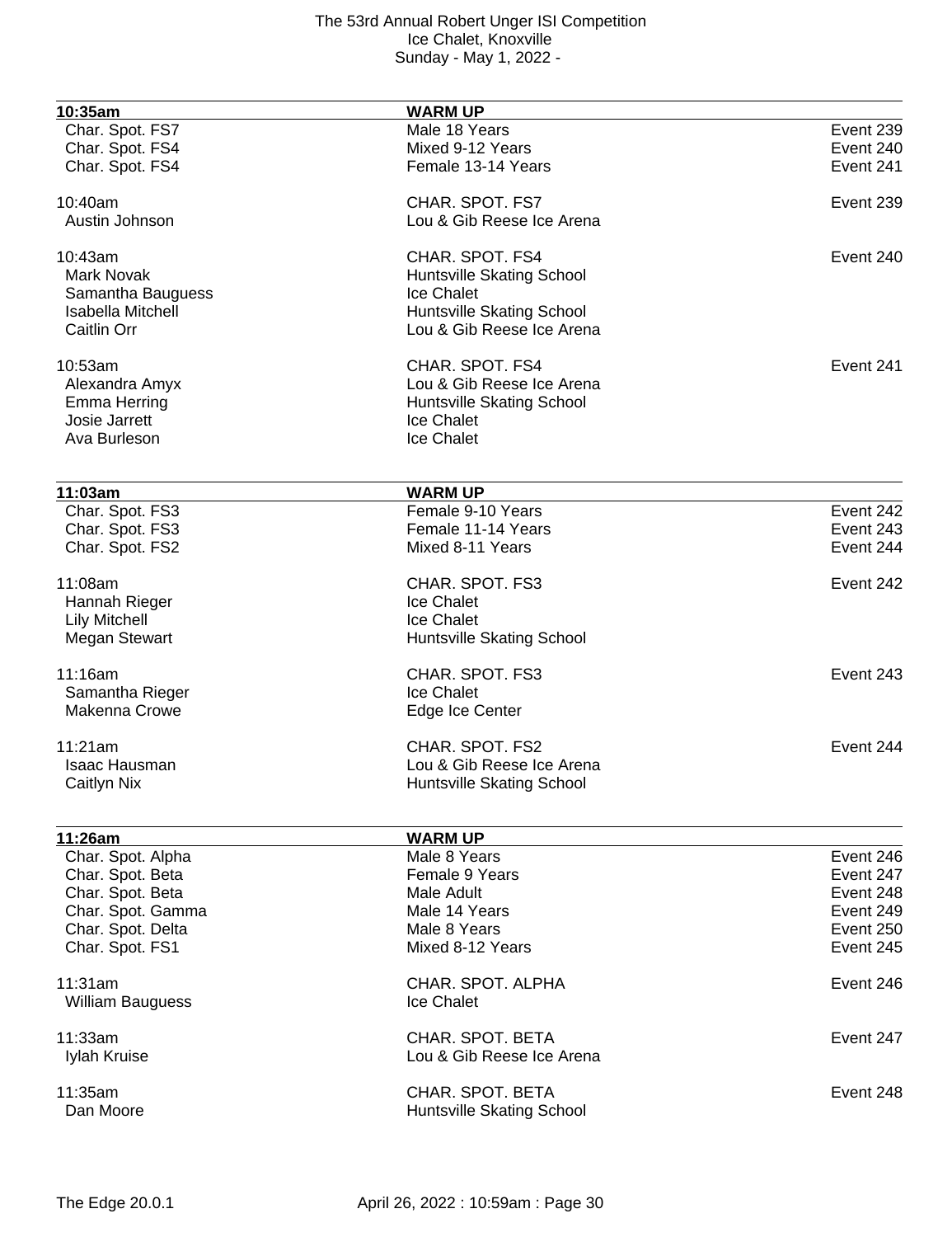| 11:37am<br>George Kohnstamm                  | CHAR, SPOT, GAMMA<br>Ice Chalet                            | Event 249 |
|----------------------------------------------|------------------------------------------------------------|-----------|
| 11:39am<br><b>Colton Jarrett</b>             | CHAR. SPOT. DELTA<br>Ice Chalet                            | Event 250 |
| 11:41am<br><b>Brooke Ming</b><br>Shan Chohan | CHAR. SPOT. FS1<br>Huntsville Skating School<br>Ice Chalet | Event 245 |
| 11:46am                                      | <b>WARM UP</b>                                             |           |
| Theme Spot. Delta                            | Female 12 Years                                            | Event 251 |
| Theme Spot. Beta                             | Female 7-11 Years                                          | Event 252 |
| Theme Spot. Alpha                            | <b>Female Adult</b>                                        | Event 253 |
| Theme Spot. Delta                            | Female 8 Years                                             | Event 253 |
| 11:51am                                      | THEME SPOT. DELTA                                          | Event 251 |
| Sophie Caffrey                               | Ice Chalet                                                 |           |
| 11:53am                                      | THEME SPOT. BETA                                           | Event 252 |
| Alina Orlovskyy                              | Ice Chalet                                                 |           |
| <b>Allie Killeffer</b>                       | Ice Chalet                                                 |           |
|                                              |                                                            |           |
| 11:57am                                      | THEME SPOT. ALPHA                                          | Event 253 |
| Christina Swanson                            | Frank Southern Bloomington FSC                             |           |
| 11:59am                                      | THEME SPOT. DELTA                                          | Event 253 |
| <b>Whitley Bauguess</b>                      | Ice Chalet                                                 |           |
|                                              |                                                            |           |
| 12:01pm                                      | <b>WARM UP</b>                                             |           |
| Couples Spot. Lt. Ent. Platinum              | Male 16-18 Years                                           | Event 254 |
|                                              |                                                            |           |
| 12:06pm                                      | COUPLES SPOT. LT. ENT. PLATINUM                            | Event 254 |
| Noah Hausman                                 | Lou & Gib Reese Ice Arena                                  |           |
| Austin Johnson                               |                                                            |           |
|                                              |                                                            |           |
| 12:09pm                                      | <b>RESURFACE</b>                                           |           |
| 12:24pm                                      | <b>WARM UP</b>                                             |           |
| Sync. Skate                                  | Teen                                                       | Event 255 |
| 12:29pm                                      | <b>SYNC, SKATE</b>                                         | Event 255 |
| <b>RU Revolution - Teen</b>                  | Ice Chalet                                                 |           |
|                                              |                                                            |           |
| 12:34pm                                      | <b>WARM UP</b>                                             |           |
| Sync. Form.                                  | Adult                                                      | Event 256 |
|                                              |                                                            |           |
| 12:39pm                                      | SYNC. FORM.                                                | Event 256 |
| Alabama Special Olympics Unified Synchro     | Huntsville Skating School                                  |           |
|                                              |                                                            |           |
| 12:45pm                                      | <b>WARM UP</b>                                             |           |
| Sync. Advance Form.                          | Youth                                                      | Event 257 |